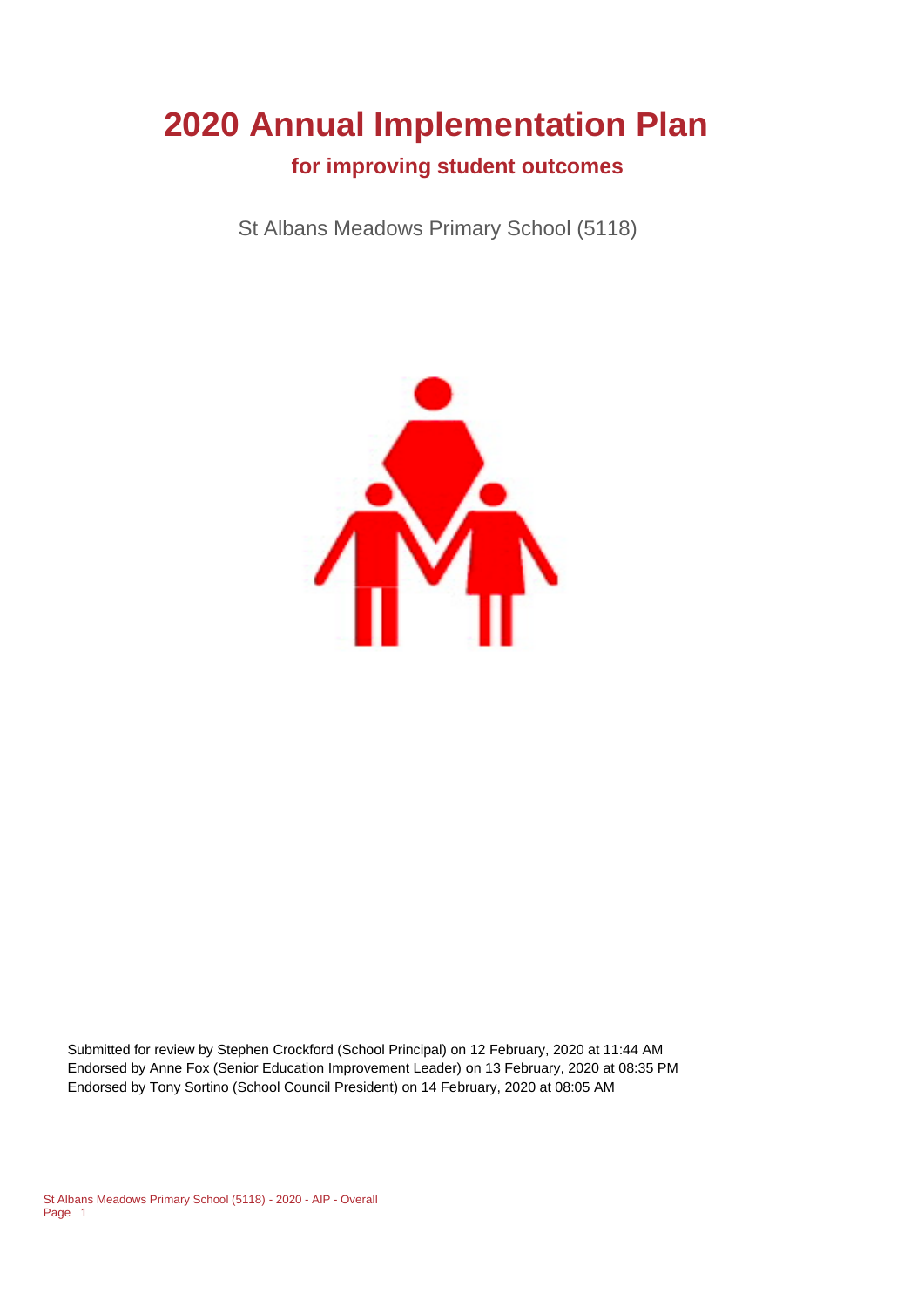## **Self-evaluation Summary - 2020**

|                                                                                                           | <b>FISO Improvement Model Dimensions</b><br>The 6 High-impact Improvement Initiatives are highlighted below in red. | <b>Self-evaluation Level</b> |
|-----------------------------------------------------------------------------------------------------------|---------------------------------------------------------------------------------------------------------------------|------------------------------|
| $\Xi$ $\Xi$<br>ಕ<br>$\ddot{\mathbf{0}}$<br>ing ai<br>Ining<br>Excel<br>teach<br>$\tilde{\mathbf{\Theta}}$ | Building practice excellence                                                                                        | Embedding                    |
|                                                                                                           | Curriculum planning and assessment                                                                                  | Embedding                    |
|                                                                                                           | Evidence-based high-impact teaching strategies                                                                      | Embedding                    |
|                                                                                                           | Evaluating impact on learning                                                                                       | Embedding                    |

| Professional<br>leadership | Building leadership teams           | Embedding |
|----------------------------|-------------------------------------|-----------|
|                            | Instructional and shared leadership | Embedding |
|                            | Strategic resource management       | Embedding |
|                            | Vision, values and culture          | Embedding |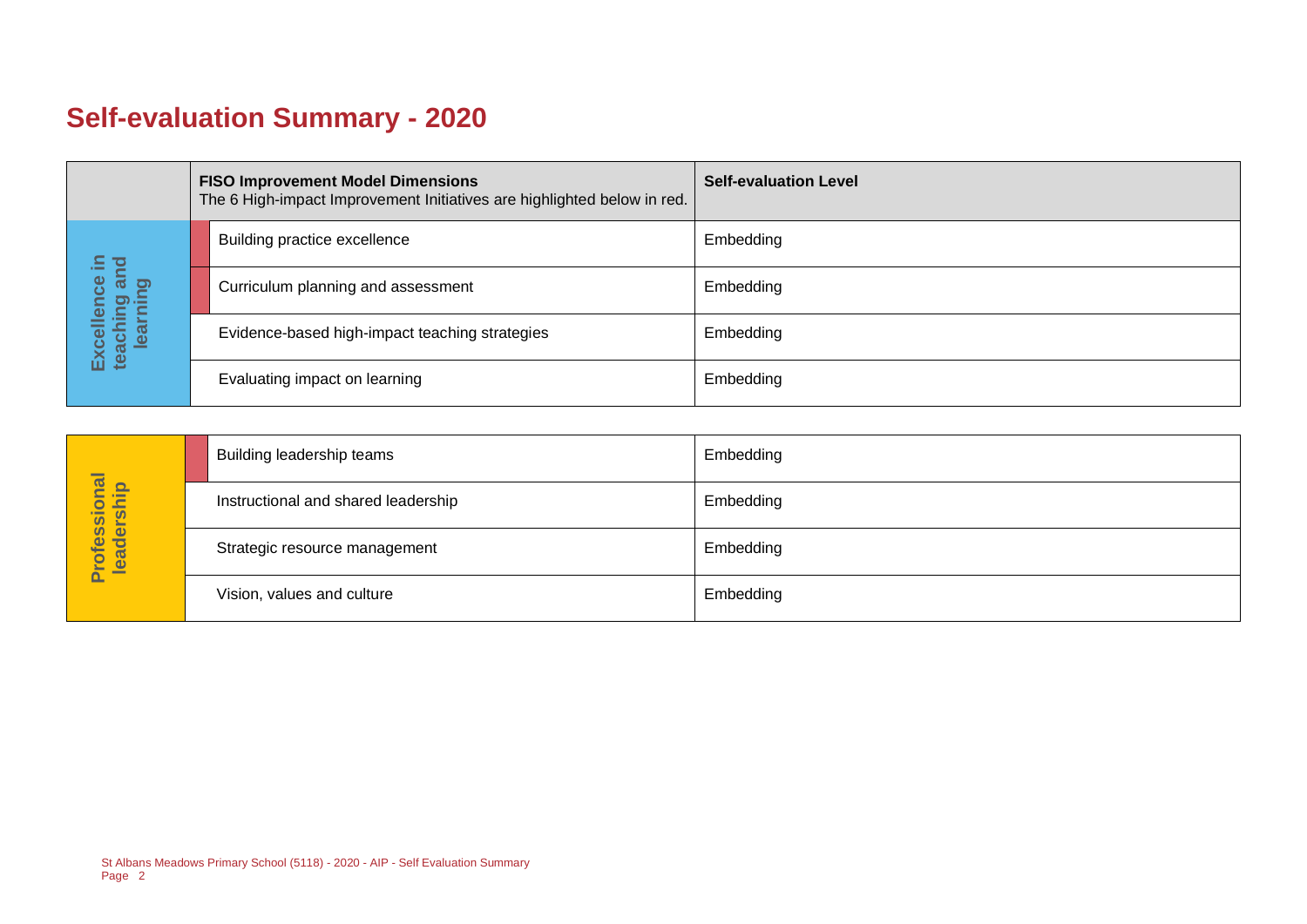| imate<br><b>p</b><br>≒<br>⋟<br>晨<br>$\bullet$<br><u>səl</u><br>ositiv<br>for | Empowering students and building school pride | Embedding moving towards Excelling |
|------------------------------------------------------------------------------|-----------------------------------------------|------------------------------------|
|                                                                              | Setting expectations and promoting inclusion  | Embedding moving towards Excelling |
|                                                                              | Health and wellbeing                          | Embedding moving towards Excelling |
|                                                                              | Intellectual engagement and self-awareness    | Embedding                          |

| 르.<br>≏<br>岩<br>$\sigma$<br>⋍<br>Ф<br><b>eme</b><br>Irnin<br>ngag<br>lea<br>$\overline{c}$<br>$\bullet$ | <b>Building communities</b>                  | Embedding |
|---------------------------------------------------------------------------------------------------------|----------------------------------------------|-----------|
|                                                                                                         | Global citizenship                           | Embedding |
|                                                                                                         | Networks with schools, services and agencies | Embedding |
|                                                                                                         | Parents and carers as partners               | Embedding |

|                                  | Empowering students and building school pride                                  |                                                                                                                                                                                                                                                          | Empedding moving towards Excelling                                                                                                                                                                                                                                                                                                                                                                                                                                                                                                                                                                      |
|----------------------------------|--------------------------------------------------------------------------------|----------------------------------------------------------------------------------------------------------------------------------------------------------------------------------------------------------------------------------------------------------|---------------------------------------------------------------------------------------------------------------------------------------------------------------------------------------------------------------------------------------------------------------------------------------------------------------------------------------------------------------------------------------------------------------------------------------------------------------------------------------------------------------------------------------------------------------------------------------------------------|
| Positive climate<br>for learning |                                                                                | Setting expectations and promoting inclusion                                                                                                                                                                                                             | Embedding moving towards Excelling                                                                                                                                                                                                                                                                                                                                                                                                                                                                                                                                                                      |
|                                  | Health and wellbeing                                                           |                                                                                                                                                                                                                                                          | <b>Embedding moving towards Excelling</b>                                                                                                                                                                                                                                                                                                                                                                                                                                                                                                                                                               |
|                                  |                                                                                | Intellectual engagement and self-awareness                                                                                                                                                                                                               | Embedding                                                                                                                                                                                                                                                                                                                                                                                                                                                                                                                                                                                               |
|                                  |                                                                                |                                                                                                                                                                                                                                                          |                                                                                                                                                                                                                                                                                                                                                                                                                                                                                                                                                                                                         |
| 르.                               | <b>Building communities</b>                                                    |                                                                                                                                                                                                                                                          | Embedding                                                                                                                                                                                                                                                                                                                                                                                                                                                                                                                                                                                               |
| learning                         | Global citizenship                                                             |                                                                                                                                                                                                                                                          | Embedding                                                                                                                                                                                                                                                                                                                                                                                                                                                                                                                                                                                               |
| Community<br>engagement          |                                                                                | Networks with schools, services and agencies                                                                                                                                                                                                             | Embedding                                                                                                                                                                                                                                                                                                                                                                                                                                                                                                                                                                                               |
|                                  | Parents and carers as partners                                                 |                                                                                                                                                                                                                                                          | Embedding                                                                                                                                                                                                                                                                                                                                                                                                                                                                                                                                                                                               |
|                                  |                                                                                |                                                                                                                                                                                                                                                          |                                                                                                                                                                                                                                                                                                                                                                                                                                                                                                                                                                                                         |
| Enter your reflective comments   |                                                                                | course.                                                                                                                                                                                                                                                  | Self evaluation reflected a solid grounding in effective teaching practice across the school, and a continuing improvement in<br>teacher curriculum knowledge. This was heavily facilitated by the excellent input from our literacy and numeracy coaches.<br>Further to this, however, a continued focus on reading and numeracy has been recommended to address some disparity<br>between teacher judgements and student achievements in Naplan reading and number and algebra.<br>PLT's were well established and PLC meetings were held monthly.6 staff successfully completed the literacy leaders |
| <b>Considerations for 2020</b>   |                                                                                | Maintain the focus on differentiation: through staff professional development, by allocating the necessary resources for<br>program provisioning, and further developing PLT/PLC's.<br>Ensure effective mentoring is provided for our graduate trachers. |                                                                                                                                                                                                                                                                                                                                                                                                                                                                                                                                                                                                         |
| Documents that support this plan |                                                                                |                                                                                                                                                                                                                                                          |                                                                                                                                                                                                                                                                                                                                                                                                                                                                                                                                                                                                         |
| Page 3                           | St Albans Meadows Primary School (5118) - 2020 - AIP - Self Evaluation Summary |                                                                                                                                                                                                                                                          |                                                                                                                                                                                                                                                                                                                                                                                                                                                                                                                                                                                                         |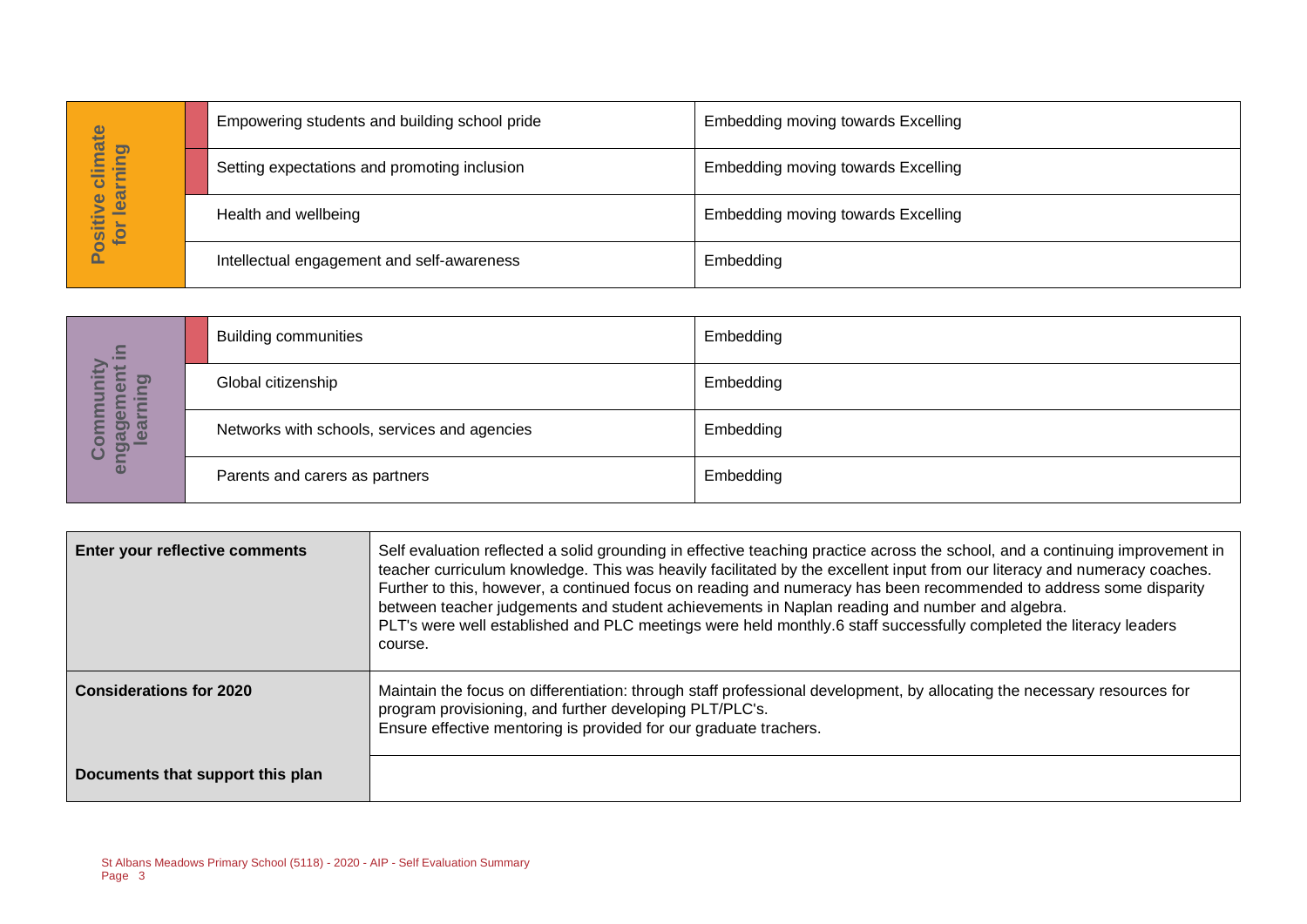### **SSP Goals Targets and KIS**

| Goal 1                                                                    | Improve student learning growth and outcomes in reading                                                                                                                                                                                                                                                                   |
|---------------------------------------------------------------------------|---------------------------------------------------------------------------------------------------------------------------------------------------------------------------------------------------------------------------------------------------------------------------------------------------------------------------|
| Target 1.1                                                                | By 2023, increase the percentage of students achieving in NAPLAN two top bands for reading at:<br>• Year 3 from 49% (2019) to 54% or above<br>• Year 5 from 28% (2019) to 35% or above.                                                                                                                                   |
| Target 1.2                                                                | By 2023 increase the percentage of students in Year 5 with above benchmark growth in reading from 19% (2019) to 26% or above.                                                                                                                                                                                             |
| Target 1.3                                                                | By 2023 improve the percentage of positive responses on the School Staff Survey (School Climate module) for the factors:<br>• Collective efficacy - maintain at 86% (2019) or above<br>Guaranteed and viable curriculum from 84% (2019) to 86%<br>$\bullet$<br>• Teacher collaboration - maintain at 86% (2019) or above. |
| <b>Key Improvement Strategy 1.a</b><br>Curriculum planning and assessment | Develop, document and embed a whole school approach to teaching and learning in reading                                                                                                                                                                                                                                   |
| <b>Key Improvement Strategy 1.b</b><br>Evaluating impact on learning      | Build collaborative teams that use data and evidence to inform and differentiate learning and monitor the effectiveness of<br>practice                                                                                                                                                                                    |
| Goal 2                                                                    | Improve student learning growth and outcomes in numeracy                                                                                                                                                                                                                                                                  |
| Target 2.1                                                                | By 2023, increase the percentage of students achieving in NAPLAN middle and top two bands in numeracy at:                                                                                                                                                                                                                 |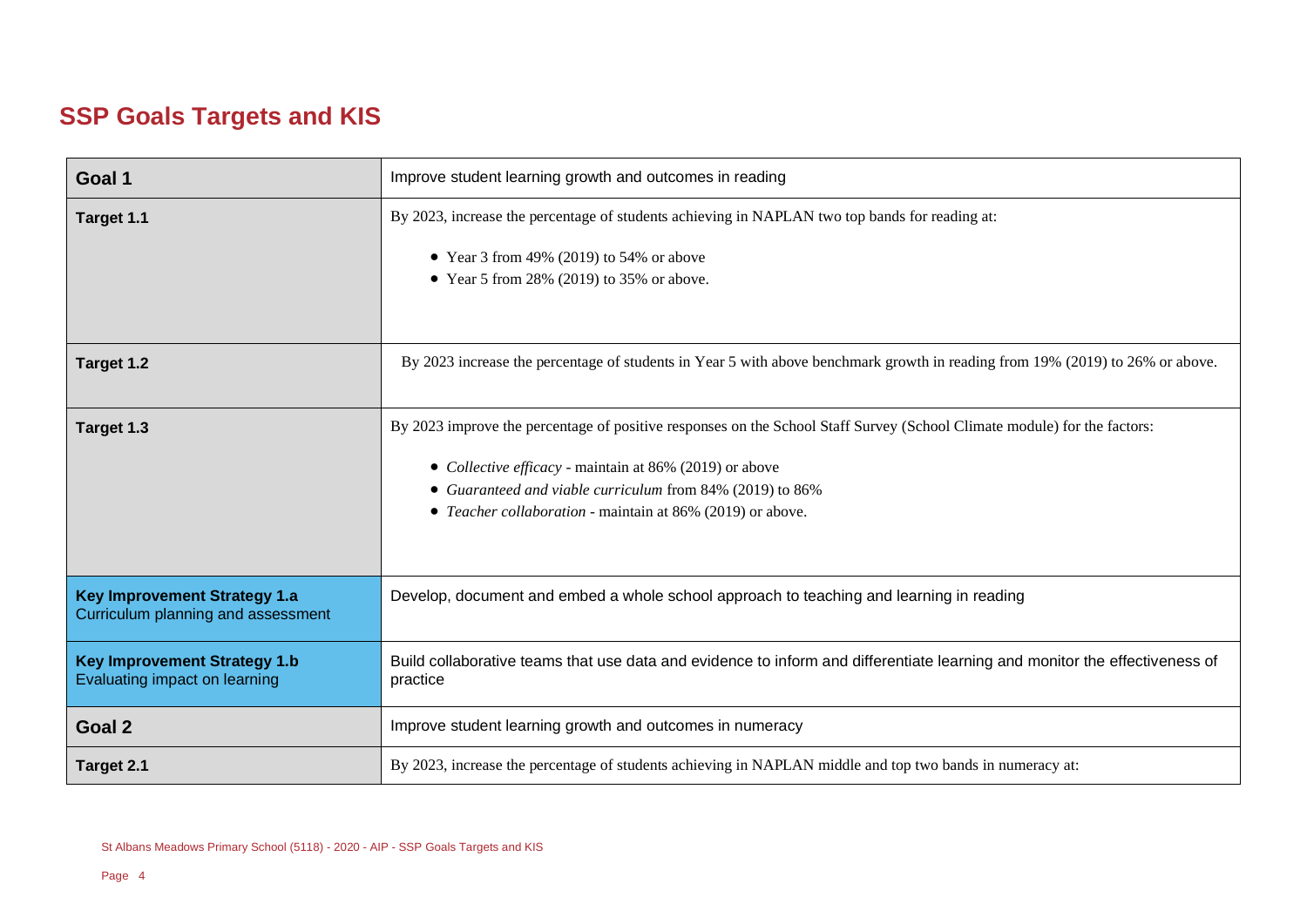|                                                                            | • Year 3 from 82% (2019) to 85%<br>• Year 5 from 89% (2019) to 90%.                                                                                                                                                                                                                                              |
|----------------------------------------------------------------------------|------------------------------------------------------------------------------------------------------------------------------------------------------------------------------------------------------------------------------------------------------------------------------------------------------------------|
| Target 2.2                                                                 | By 2023 maintain the percentage of students in Year 5 with above benchmark growth in numeracy at 31% (2019) or above.                                                                                                                                                                                            |
| Target 2.3                                                                 | By 2023 improve the percentage of positive responses on the School Staff Survey (School Climate module) for the factors:<br>• Collective efficacy - maintain at 86% (2019) or above<br>• Guaranteed and viable curriculum - from 84% (2019) to 86%<br>• Teacher collaboration - maintain at 86% (2019) or above. |
| <b>Key Improvement Strategy 2.a</b><br>Curriculum planning and assessment  | Develop, document and embed a whole school approach to teaching and learning in numeracy                                                                                                                                                                                                                         |
| <b>Key Improvement Strategy 2.b</b><br><b>Building practice excellence</b> | Build collaborative teams that use data and evidence to inform, differentiate and monitor the effectiveness of numeracy<br>practice                                                                                                                                                                              |
| Goal 3                                                                     | Empower students as learners                                                                                                                                                                                                                                                                                     |
| Target 3.1                                                                 | By 2023 improve the percentage of positive responses on the Student Attitudes to School Survey for:<br>• Student voice and agency - from 87% (2019) to 90% or above<br>• Differentiated teaching – maintain at 95% or above<br>• Resilience - maintain at 92% or above.                                          |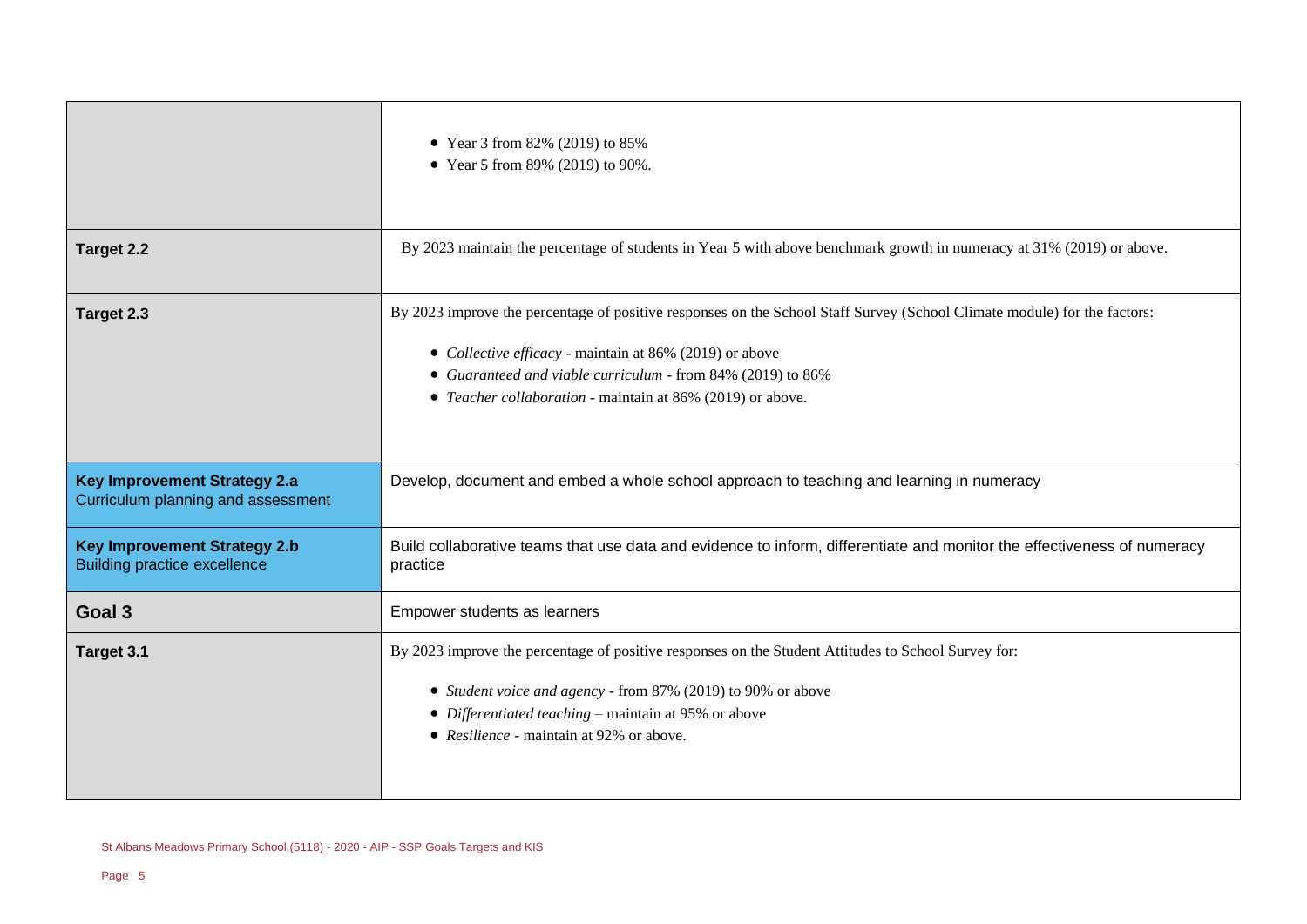| Target 3.2                                                                      | By 2023, maintain the average days absent per student Foundation to Year 6 at 14.06 days (2018) or below.                                                                                                                                                                                                                                                                            |
|---------------------------------------------------------------------------------|--------------------------------------------------------------------------------------------------------------------------------------------------------------------------------------------------------------------------------------------------------------------------------------------------------------------------------------------------------------------------------------|
| Target 3.3                                                                      | By 2023 improve the percentage of positive responses on the School Staff Survey (Teaching and Learning – Practice Improvement<br>module) for the factors:<br>• <i>Professional learning</i> - from 77% (2019) to 80% or above<br>• Use student feedback to improve practice - from 77% (2019) to 80% or above<br>• Collaborate to plan curriculum - from 82% (2019) to 87% or above. |
| Key Improvement Strategy 3.a<br>Setting expectations and promoting<br>inclusion | Activate student voice and agency in learning                                                                                                                                                                                                                                                                                                                                        |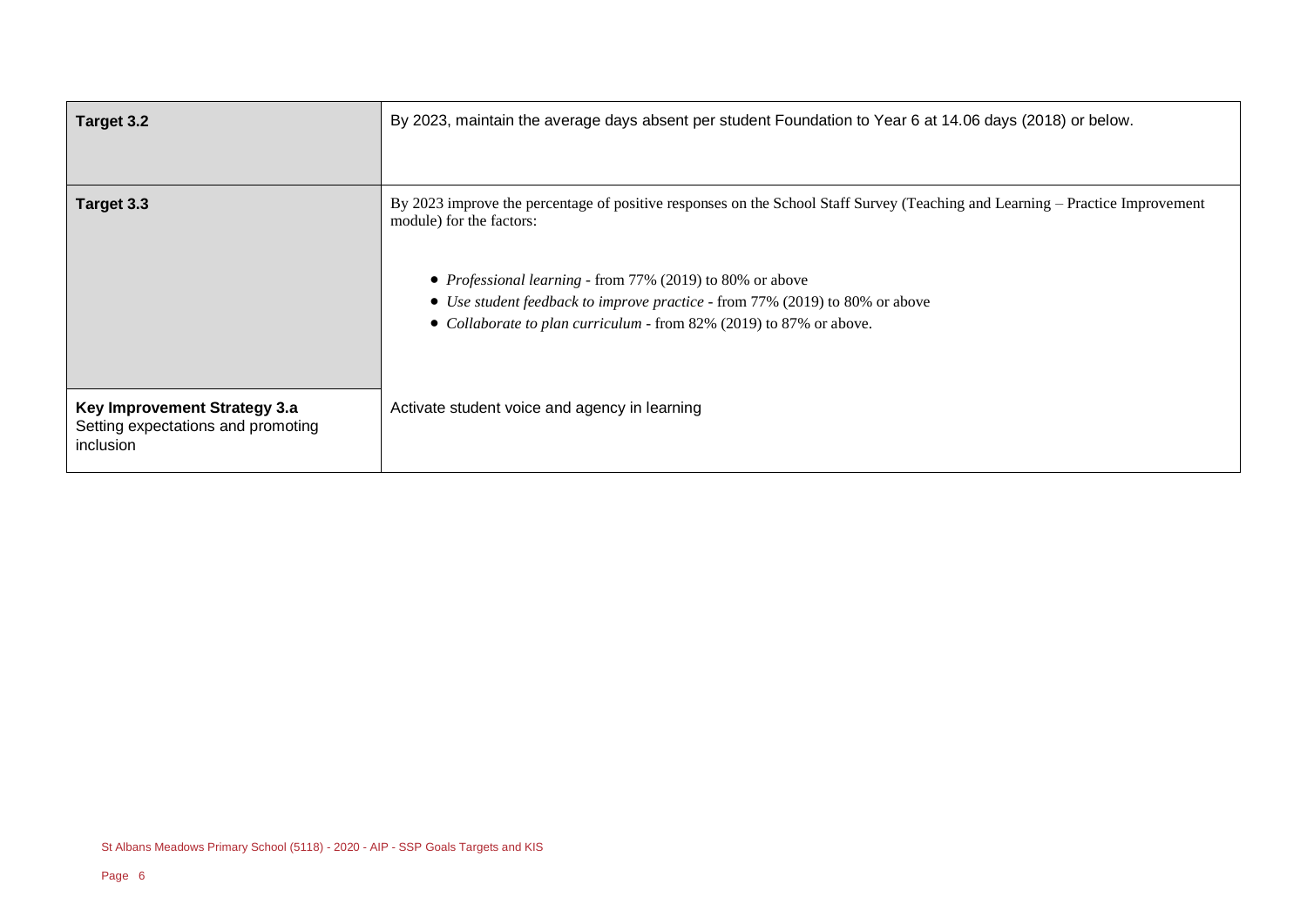#### **Select Annual Goals and KIS**

| <b>Four Year Strategic Goals</b>                            | Is this<br>selected for<br>focus this<br>year? | <b>Four Year Strategic Targets</b>                                                                                                                                                                                                                  | 12 month target<br>The 12 month target is an incremental step<br>towards meeting the 4-year target, using the<br>same data set.                                                       |
|-------------------------------------------------------------|------------------------------------------------|-----------------------------------------------------------------------------------------------------------------------------------------------------------------------------------------------------------------------------------------------------|---------------------------------------------------------------------------------------------------------------------------------------------------------------------------------------|
| Improve student learning growth and<br>outcomes in reading  | <b>Yes</b>                                     | By 2023, increase the percentage of students achieving in NAPLAN two<br>top bands for reading at:<br>• Year 3 from 49% (2019) to 54% or above<br>• Year 5 from 28% (2019) to 35% or above.                                                          | By the end of 2020, increase the<br>percentage of students achieving in<br>Naplan two top bands for reading at:<br>Year 3 from 49% to 50% or above<br>Year 5 from 28% to 29% or above |
|                                                             |                                                | By 2023 increase the percentage of students in Year 5 with above<br>benchmark growth in reading from 19% (2019) to 26% or above.                                                                                                                    | By the end of 2020 increase the<br>percentage of students in Year 5 with<br>above benchmark growth in reading from<br>19% (2019) to 20% or above.                                     |
|                                                             |                                                | By 2023 improve the percentage of positive responses on the School Staff<br>Survey (School Climate module) for the factors:<br>• Collective efficacy - maintain at 86% (2019) or above<br>• Guaranteed and viable curriculum from 84% (2019) to 86% | By the end of 2020 improve the<br>percentage of positive responses on the<br>School Staff Survey (School Climate<br>module) for the factors:                                          |
|                                                             |                                                | • Teacher collaboration - maintain at 86% (2019) or above.                                                                                                                                                                                          | Collective efficacy - maintain at 86%<br>Guaranteed and viable curriculum<br>maintain 84%<br>Teacher collaboration - maintain at 86%                                                  |
| Improve student learning growth and<br>outcomes in numeracy | Yes                                            | By 2023, increase the percentage of students achieving in NAPLAN<br>middle and top two bands in numeracy at:                                                                                                                                        | By the end of 2020, maintain or increase<br>the percentage of students achieving in<br>NAPLAN middle and top two bands in                                                             |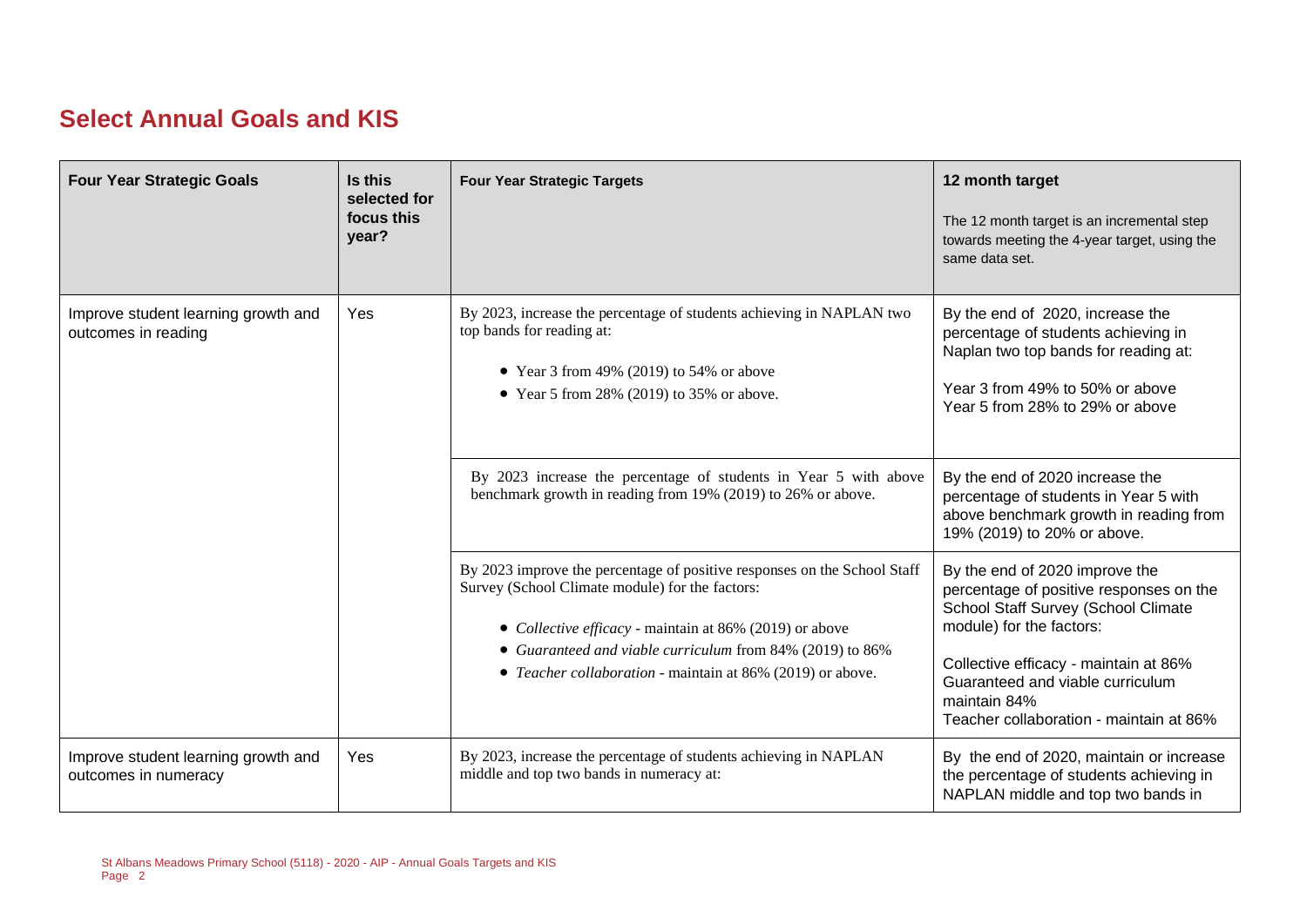|                              |     | • Year 3 from 82% (2019) to 85%<br>• Year 5 from 89% (2019) to 90%.                                                                                                                                                                                                                                                 | numeracy at:<br>Year 3 from 82% -83%<br>Year 5 from 89%-maintain                                                                                                                                                                                                                                                               |
|------------------------------|-----|---------------------------------------------------------------------------------------------------------------------------------------------------------------------------------------------------------------------------------------------------------------------------------------------------------------------|--------------------------------------------------------------------------------------------------------------------------------------------------------------------------------------------------------------------------------------------------------------------------------------------------------------------------------|
|                              |     | By 2023 maintain the percentage of students in Year 5 with above<br>benchmark growth in numeracy at 31% (2019) or above.                                                                                                                                                                                            | By the end of 2020 maintain the<br>percentage of students in Year 5 with<br>above benchmark growth in numeracy at<br>31% (2019) or above.                                                                                                                                                                                      |
|                              |     | By 2023 improve the percentage of positive responses on the School Staff<br>Survey (School Climate module) for the factors:<br>• Collective efficacy - maintain at 86% (2019) or above<br>• Guaranteed and viable curriculum - from 84% (2019) to 86%<br>• Teacher collaboration - maintain at 86% (2019) or above. | By the end of 2020 maintain or improve<br>the percentage of positive responses on<br>the School Staff Survey (School Climate<br>module) for the factors:<br>Collective efficacy - maintain at 86% or<br>above<br>Guaranteed and viable curriculum -<br>maintain at 84%<br>Teacher collaboration - maintain at 86%<br>or above. |
| Empower students as learners | Yes | By 2023 improve the percentage of positive responses on the Student<br>Attitudes to School Survey for:<br>• Student voice and agency - from 87% (2019) to 90% or above<br>• Differentiated teaching – maintain at 95% or above<br>• Resilience - maintain at 92% or above.                                          | By the end of 2020 improve the<br>percentage of positive responses on the<br>Student Attitudes to School Survey for:<br>Student voice and agency - from 87% to<br>88% or above<br>Differentiated teaching - maintain at 95%<br>or above<br>Resilience - maintain at 92% or above.                                              |
|                              |     | By 2023, maintain the average days absent per student Foundation<br>to Year 6 at 14.06 days (2018) or below.                                                                                                                                                                                                        | By the end of 2020, maintain the average<br>days absent per student Foundation to<br>Year 6 at 14.06 days or below.                                                                                                                                                                                                            |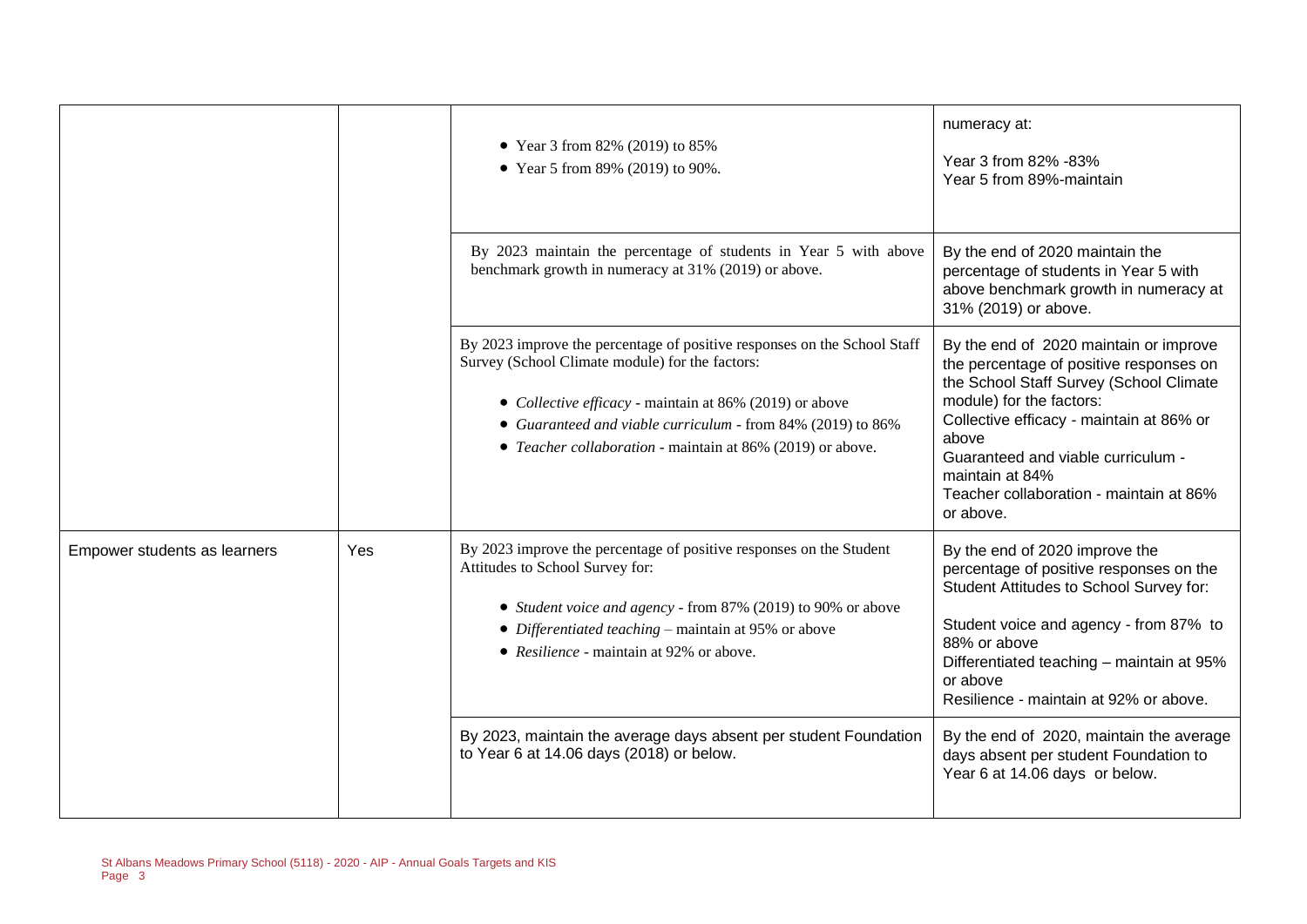| By 2023 improve the percentage of positive responses on the School Staff<br>Survey (Teaching and Learning – Practice Improvement module) for the<br>factors:<br>• Professional learning - from 77% (2019) to 80% or above | By the end of 2020 improve the<br>percentage of positive responses on the<br>School Staff Survey (Teaching and<br>Learning - Practice Improvement<br>module) for the factors:                  |
|---------------------------------------------------------------------------------------------------------------------------------------------------------------------------------------------------------------------------|------------------------------------------------------------------------------------------------------------------------------------------------------------------------------------------------|
| • Use student feedback to improve practice - from 77% (2019) to<br>80% or above<br>• Collaborate to plan curriculum - from 82% (2019) to 87% or<br>above.                                                                 | Professional learning - from 77% to 78%<br>or above<br>Use student feedback to improve practice<br>- from 77% to 78% or above<br>Collaborate to plan curriculum - from 82%<br>to 83% or above. |

| Goal 1                            | Improve student learning growth and outcomes in reading                                                                                     |                                              |  |
|-----------------------------------|---------------------------------------------------------------------------------------------------------------------------------------------|----------------------------------------------|--|
| 12 Month Target 1.1               | By the end of 2020, increase the percentage of students achieving in Naplan two top bands for reading at:                                   |                                              |  |
|                                   | Year 3 from 49% to 50% or above<br>Year 5 from 28% to 29% or above                                                                          |                                              |  |
| 12 Month Target 1.2               | By the end of 2020 increase the percentage of students in Year 5 with above benchmark growth in reading from 19% (2019) to<br>20% or above. |                                              |  |
| 12 Month Target 1.3               | By the end of 2020 improve the percentage of positive responses on the School Staff Survey (School Climate module) for the<br>factors:      |                                              |  |
|                                   | Collective efficacy - maintain at 86%                                                                                                       |                                              |  |
|                                   | Guaranteed and viable curriculum maintain 84%<br>Teacher collaboration - maintain at 86%                                                    |                                              |  |
| <b>Key Improvement Strategies</b> |                                                                                                                                             | Is this KIS selected for focus this<br>year? |  |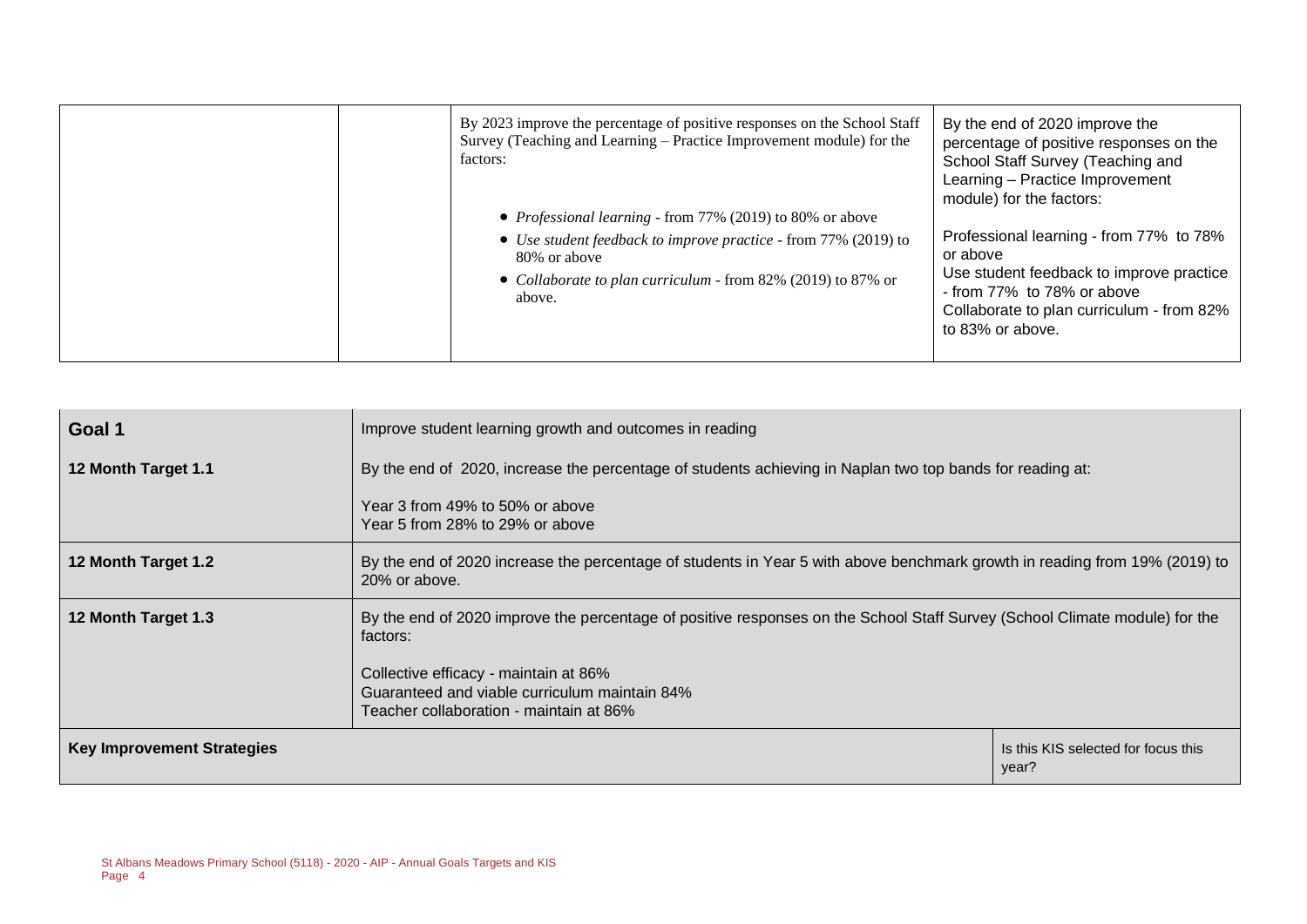| KIS <sub>1</sub><br>Curriculum planning and assessment                                                                                                                                                                                                                                    | Develop, document and embed a whole school approach to teaching and learning in<br>Yes<br>reading                                                                                                                                                                                                                                                                                                                                                                                                                                                                                                                                               |                                              |  |  |  |
|-------------------------------------------------------------------------------------------------------------------------------------------------------------------------------------------------------------------------------------------------------------------------------------------|-------------------------------------------------------------------------------------------------------------------------------------------------------------------------------------------------------------------------------------------------------------------------------------------------------------------------------------------------------------------------------------------------------------------------------------------------------------------------------------------------------------------------------------------------------------------------------------------------------------------------------------------------|----------------------------------------------|--|--|--|
| KIS <sub>2</sub><br>Evaluating impact on learning                                                                                                                                                                                                                                         | Build collaborative teams that use data and evidence to inform and differentiate learning<br>Yes<br>and monitor the effectiveness of practice                                                                                                                                                                                                                                                                                                                                                                                                                                                                                                   |                                              |  |  |  |
| Explain why the school has selected this<br>KIS as a focus for this year. Please make<br>reference to the self-evaluation, relevant<br>school data, the progress against School<br>Strategic Plan (SSP) goals, targets, and the<br>diagnosis of issues requiring particular<br>attention. | This KIS is focused upon as a whole school approach to reading supports our school in the improvement of student reading<br>and data.<br>During the school review it was noted that some disparity between teacher judgements in reading and achievement in Naplan<br>reading and determined that a focus on reading would build on the work underway and positively impact teacher skills and<br>understandings and the quality and consistency of teaching and learning in reading school-wide.<br>The school has a shared view of reading and reading instruction, as well as commitment to the reading improvement for all its<br>students. |                                              |  |  |  |
| Goal 2                                                                                                                                                                                                                                                                                    | Improve student learning growth and outcomes in numeracy                                                                                                                                                                                                                                                                                                                                                                                                                                                                                                                                                                                        |                                              |  |  |  |
| 12 Month Target 2.1                                                                                                                                                                                                                                                                       | By the end of 2020, maintain or increase the percentage of students achieving in NAPLAN middle and top two bands in<br>numeracy at:<br>Year 3 from 82% -83%<br>Year 5 from 89%-maintain                                                                                                                                                                                                                                                                                                                                                                                                                                                         |                                              |  |  |  |
| 12 Month Target 2.2                                                                                                                                                                                                                                                                       | By the end of 2020 maintain the percentage of students in Year 5 with above benchmark growth in numeracy at 31% (2019) or<br>above.                                                                                                                                                                                                                                                                                                                                                                                                                                                                                                             |                                              |  |  |  |
| 12 Month Target 2.3                                                                                                                                                                                                                                                                       | By the end of 2020 maintain or improve the percentage of positive responses on the School Staff Survey (School Climate<br>module) for the factors:<br>Collective efficacy - maintain at 86% or above<br>Guaranteed and viable curriculum - maintain at 84%<br>Teacher collaboration - maintain at 86% or above.                                                                                                                                                                                                                                                                                                                                 |                                              |  |  |  |
| <b>Key Improvement Strategies</b>                                                                                                                                                                                                                                                         |                                                                                                                                                                                                                                                                                                                                                                                                                                                                                                                                                                                                                                                 | Is this KIS selected for focus this<br>year? |  |  |  |
| KIS <sub>1</sub>                                                                                                                                                                                                                                                                          | Develop, document and embed a whole school approach to teaching and learning in<br>Yes<br>numeracy                                                                                                                                                                                                                                                                                                                                                                                                                                                                                                                                              |                                              |  |  |  |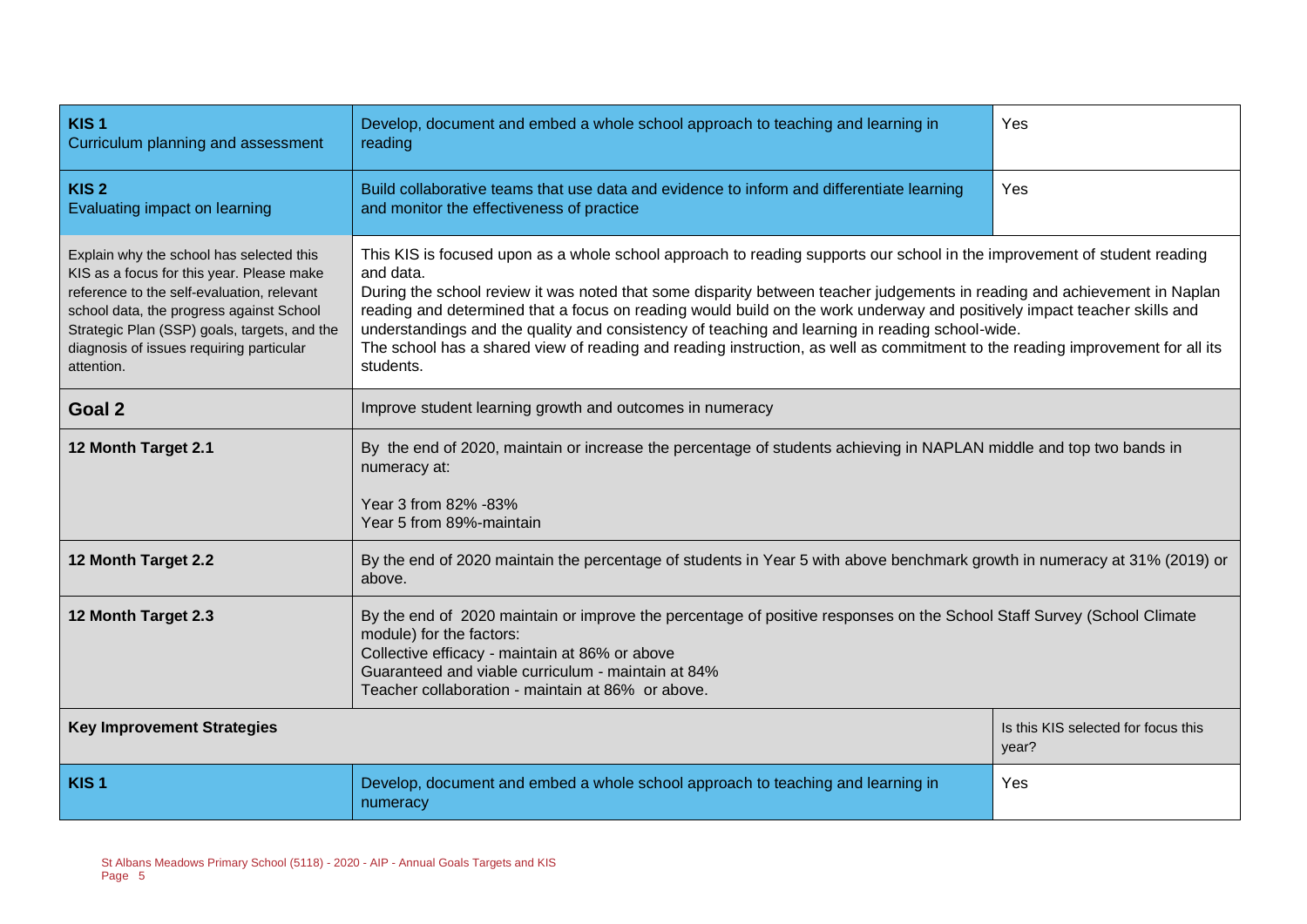| Curriculum planning and assessment                                                                                                                                                                                                                                                        |                                                                                                                                                                                                                                                                                                                                                                                                                                                                                                              |                                              |  |  |  |
|-------------------------------------------------------------------------------------------------------------------------------------------------------------------------------------------------------------------------------------------------------------------------------------------|--------------------------------------------------------------------------------------------------------------------------------------------------------------------------------------------------------------------------------------------------------------------------------------------------------------------------------------------------------------------------------------------------------------------------------------------------------------------------------------------------------------|----------------------------------------------|--|--|--|
| KIS <sub>2</sub><br><b>Building practice excellence</b>                                                                                                                                                                                                                                   | Build collaborative teams that use data and evidence to inform, differentiate and monitor<br>the effectiveness of numeracy practice                                                                                                                                                                                                                                                                                                                                                                          | Yes                                          |  |  |  |
| Explain why the school has selected this<br>KIS as a focus for this year. Please make<br>reference to the self-evaluation, relevant<br>school data, the progress against School<br>Strategic Plan (SSP) goals, targets, and the<br>diagnosis of issues requiring particular<br>attention. | During the school review it was noted that some disparity between teacher judgements in Numeracy and achievement in<br>Naplan Numeracy and determined that a focus on Numeracy would build on the work underway and positively impact teacher<br>skills and understandings and the quality and consistency of teaching and learning in reading school-wide.<br>The school has a shared view of Numeracy and Numeracy instruction, as well as commitment to the Numeracy improvement<br>for all its students. |                                              |  |  |  |
| Goal 3                                                                                                                                                                                                                                                                                    | Empower students as learners                                                                                                                                                                                                                                                                                                                                                                                                                                                                                 |                                              |  |  |  |
| 12 Month Target 3.1                                                                                                                                                                                                                                                                       | By the end of 2020 improve the percentage of positive responses on the Student Attitudes to School Survey for:                                                                                                                                                                                                                                                                                                                                                                                               |                                              |  |  |  |
|                                                                                                                                                                                                                                                                                           | Student voice and agency - from 87% to 88% or above<br>Differentiated teaching - maintain at 95% or above<br>Resilience - maintain at 92% or above.                                                                                                                                                                                                                                                                                                                                                          |                                              |  |  |  |
| 12 Month Target 3.2                                                                                                                                                                                                                                                                       | By the end of 2020, maintain the average days absent per student Foundation to Year 6 at 14.06 days or below.                                                                                                                                                                                                                                                                                                                                                                                                |                                              |  |  |  |
| 12 Month Target 3.3                                                                                                                                                                                                                                                                       | By the end of 2020 improve the percentage of positive responses on the School Staff Survey (Teaching and Learning -<br>Practice Improvement module) for the factors:<br>Professional learning - from 77% to 78% or above<br>Use student feedback to improve practice - from 77% to 78% or above<br>Collaborate to plan curriculum - from 82% to 83% or above.                                                                                                                                                |                                              |  |  |  |
| <b>Key Improvement Strategies</b>                                                                                                                                                                                                                                                         |                                                                                                                                                                                                                                                                                                                                                                                                                                                                                                              | Is this KIS selected for focus this<br>year? |  |  |  |
| KIS <sub>1</sub>                                                                                                                                                                                                                                                                          | Activate student voice and agency in learning<br>Yes                                                                                                                                                                                                                                                                                                                                                                                                                                                         |                                              |  |  |  |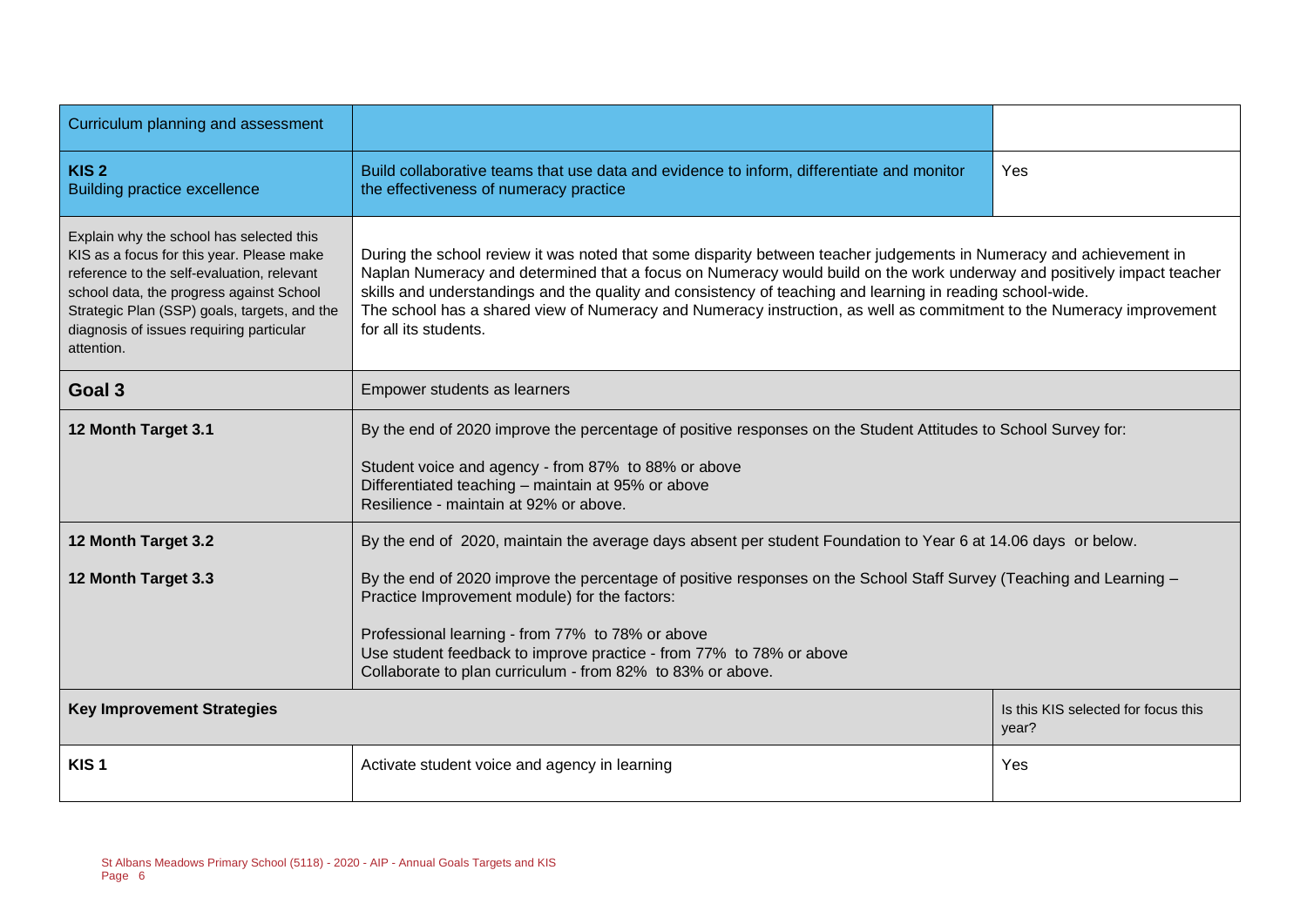| Setting expectations and promoting<br>inclusion                                                                                                                                                                                                                                           |                                                                                                                                                                                                                                                                                                                                                 |  |
|-------------------------------------------------------------------------------------------------------------------------------------------------------------------------------------------------------------------------------------------------------------------------------------------|-------------------------------------------------------------------------------------------------------------------------------------------------------------------------------------------------------------------------------------------------------------------------------------------------------------------------------------------------|--|
| Explain why the school has selected this<br>KIS as a focus for this year. Please make<br>reference to the self-evaluation, relevant<br>school data, the progress against School<br>Strategic Plan (SSP) goals, targets, and the<br>diagnosis of issues requiring particular<br>attention. | During the review it was indicated that the school worked to empower students as learners and there was a developing focus<br>on student voice and agency in learning. The review determined that a focus on empowering students in their learning would<br>positively impact the quality and consistency of teaching and learning school-wide. |  |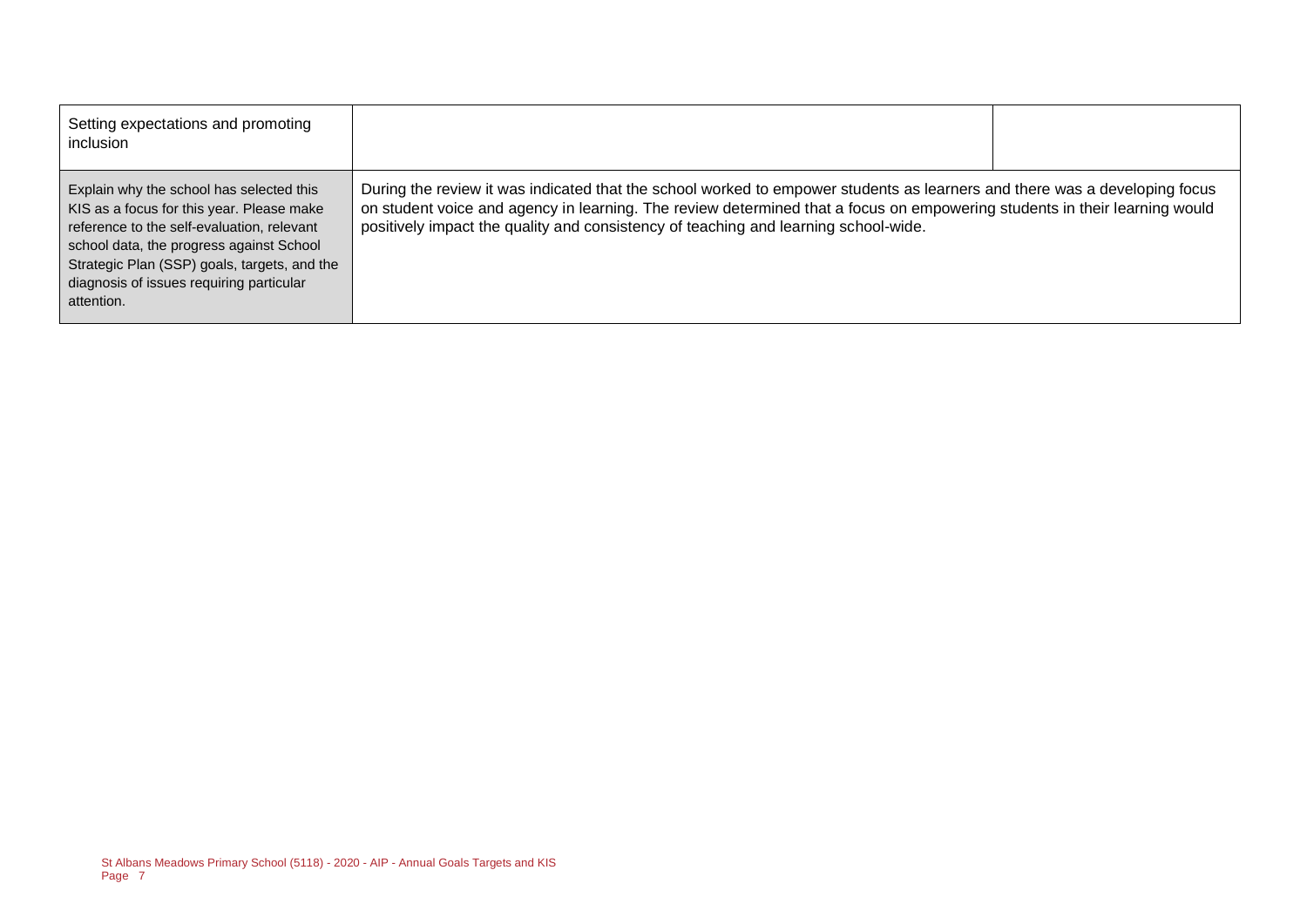### **Define Actions, Outcomes and Activities**

| Goal 1                                                    | Improve student learning growth and outcomes in reading                                                                                                                                                                                                                |
|-----------------------------------------------------------|------------------------------------------------------------------------------------------------------------------------------------------------------------------------------------------------------------------------------------------------------------------------|
| 12 Month Target 1.1                                       | By the end of 2020, increase the percentage of students achieving in Naplan two top bands for reading at:                                                                                                                                                              |
|                                                           | Year 3 from 49% to 50% or above<br>Year 5 from 28% to 29% or above                                                                                                                                                                                                     |
| 12 Month Target 1.2                                       | By the end of 2020 increase the percentage of students in Year 5 with above benchmark growth in reading from 19% (2019) to 20%<br>or above.                                                                                                                            |
| 12 Month Target 1.3                                       | By the end of 2020 improve the percentage of positive responses on the School Staff Survey (School Climate module) for the<br>factors:                                                                                                                                 |
|                                                           | Collective efficacy - maintain at 86%<br>Guaranteed and viable curriculum maintain 84%<br>Teacher collaboration - maintain at 86%                                                                                                                                      |
| KIS <sub>1</sub><br>Curriculum planning and<br>assessment | Develop, document and embed a whole school approach to teaching and learning in reading                                                                                                                                                                                |
| <b>Actions</b>                                            | <b>Principal Class</b><br>Implement Professional learning to drive Reading Instruction<br>Create PLT structures throughout the school<br>Leading teachers<br>Conduct professional learning for staff to deepen their understanding of teaching approaches fro learning |
| <b>Outcomes</b>                                           | Teachers will:<br>Differentiate Reading instruction to meet the needs of their students<br>Demonstrate a deep knowledge of the effective reading strategies to cater for all student needs<br>Consistently embed the reading instructional model                       |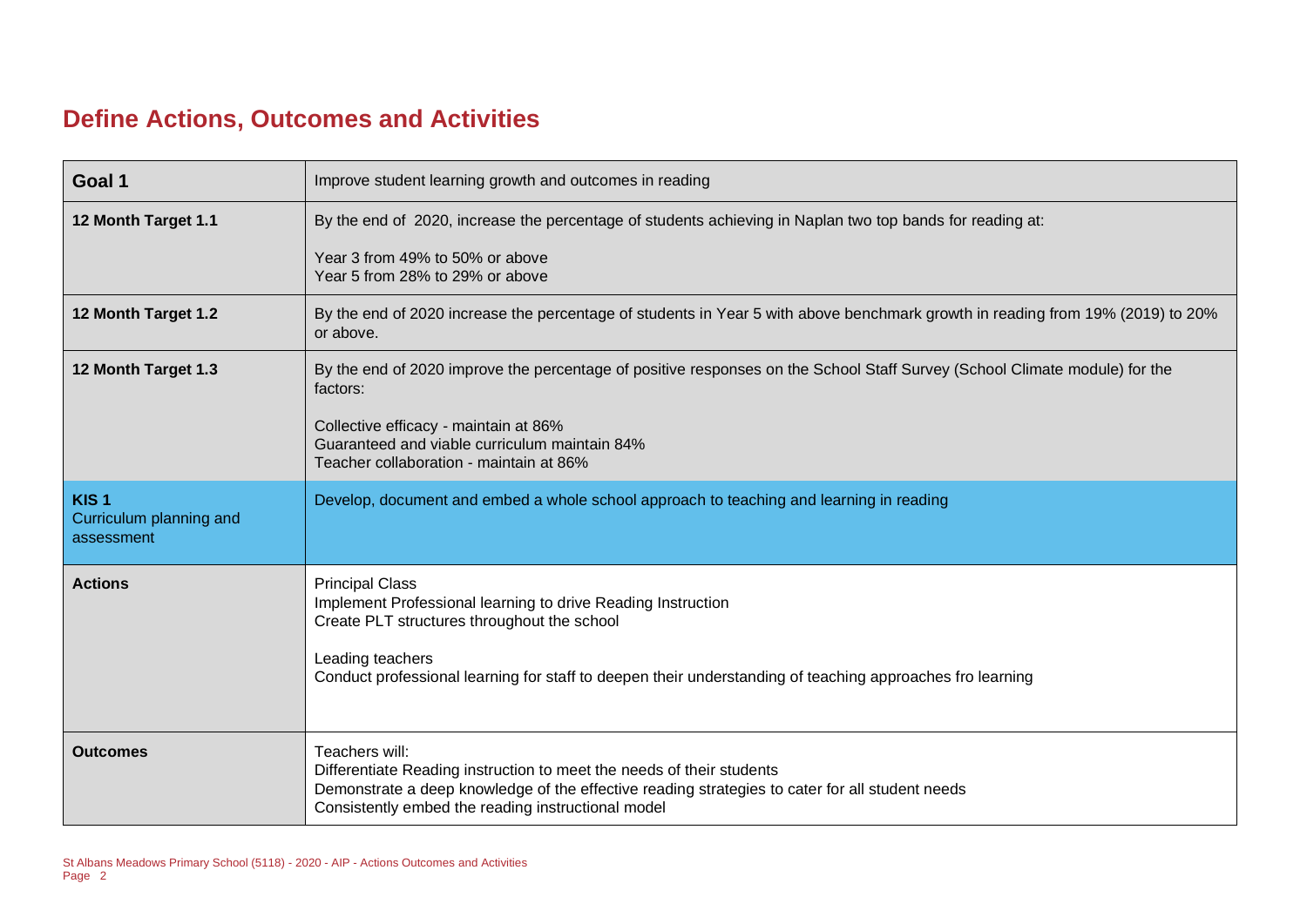|                                                                                                                                                                                                                                                          | Students will:<br>Articulate their learning goals for reading<br>Use a range of strategies to deepen their knowledge and understanding of text                                                                                                                         |                                                                                                                                     |                                 |                                  |                                                                        |
|----------------------------------------------------------------------------------------------------------------------------------------------------------------------------------------------------------------------------------------------------------|------------------------------------------------------------------------------------------------------------------------------------------------------------------------------------------------------------------------------------------------------------------------|-------------------------------------------------------------------------------------------------------------------------------------|---------------------------------|----------------------------------|------------------------------------------------------------------------|
| <b>Success Indicators</b>                                                                                                                                                                                                                                | All teachers will use a range of formative and summative assessment to evaluate the impact of their teaching.<br>eg. Naplan Reading Data will show growth in student learning<br>Pat Testing with show growth<br>F&P<br>Pre and Post Testing<br>Teacher Judgement data |                                                                                                                                     |                                 |                                  |                                                                        |
| <b>Activities and Milestones</b>                                                                                                                                                                                                                         |                                                                                                                                                                                                                                                                        | Who                                                                                                                                 | Is this a PL<br><b>Priority</b> | When                             | <b>Budget</b>                                                          |
| Professional Development to deepen teacher knowledge,<br>understanding and skills in the instruction of reading                                                                                                                                          |                                                                                                                                                                                                                                                                        | $\overline{\Box}$ All Staff                                                                                                         | $\overline{M}$ PLP<br>Priority  | from:<br>Term 1<br>to:<br>Term 4 | \$8,200.00<br>$\triangleright$ Equity funding will<br>be used          |
| Purchase LLI Teal System                                                                                                                                                                                                                                 |                                                                                                                                                                                                                                                                        | $\overline{\mathbf{M}}$ All Staff                                                                                                   | $\Box$ PLP<br>Priority          | from:<br>Term 1<br>to:<br>Term 1 | \$7,500.00<br>$\overline{\mathbf{M}}$ Equity funding will<br>be used   |
| Ensure appropriate structures are in place to maintain students in<br>Top 2 bands and continue to maximise engagement through<br>literacy extension.<br>Ensure appropriate intervention structures are in place to support<br>at risk student in Reading |                                                                                                                                                                                                                                                                        | $\boxtimes$ Leadership Team                                                                                                         | $\overline{M}$ PLP<br>Priority  | from:<br>Term 1<br>to:<br>Term 4 | \$310,000.00<br>$\overline{\mathbf{y}}$ Equity funding will<br>be used |
| KIS <sub>2</sub>                                                                                                                                                                                                                                         |                                                                                                                                                                                                                                                                        | Build collaborative teams that use data and evidence to inform and differentiate learning and monitor the effectiveness of practice |                                 |                                  |                                                                        |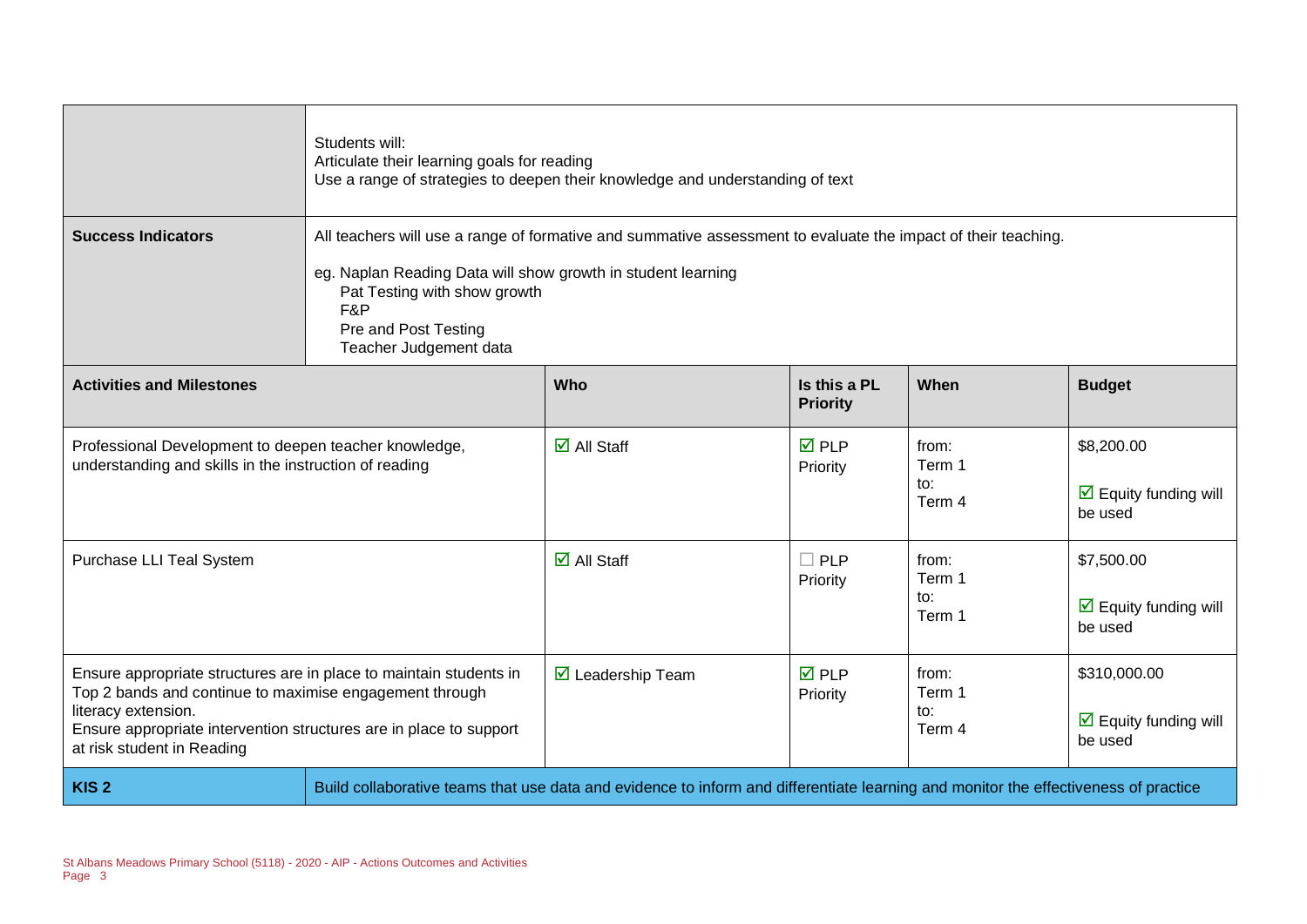| Evaluating impact on learning              |                                                                                                                                                                                                                                                                                                                                                                                                                               |                                                                                                                                                                                               |                                |                                  |                                                                      |
|--------------------------------------------|-------------------------------------------------------------------------------------------------------------------------------------------------------------------------------------------------------------------------------------------------------------------------------------------------------------------------------------------------------------------------------------------------------------------------------|-----------------------------------------------------------------------------------------------------------------------------------------------------------------------------------------------|--------------------------------|----------------------------------|----------------------------------------------------------------------|
| <b>Actions</b>                             | <b>Principal Class</b><br>Support PLT'S to use data and evidence to inform and differentiate learning to monitor the effectiveness of practice<br><b>Leading Teachers</b><br>Ensure cohort data is tracking consistently<br>Revise, refine the school wide assessment schedule<br>Coach/mentor teachers to build teacher capacity                                                                                             |                                                                                                                                                                                               |                                |                                  |                                                                      |
| <b>Outcomes</b>                            | Teachers will<br>Use the FISO improvement cycle to monitor and track student learning in reading<br>Use data to inform instruction<br>Identify the learning needs of students to adopt the differentiated practices that best meet their learning needs<br>Use the case management approach to monitor, identify and address the needs of students<br>Students will<br>Receive reading instruction that will meet their needs |                                                                                                                                                                                               |                                |                                  |                                                                      |
| <b>Success Indicators</b>                  | Pat Testing will show growth<br>F&P<br>Pre and Post testing<br>Teacher judgement data                                                                                                                                                                                                                                                                                                                                         | The school has a data management system that enables teachers to readily access and use data at team, class and individual levels<br>Naplan reading data will show growth in student learning |                                |                                  |                                                                      |
| <b>Activities and Milestones</b>           | Is this a PL<br>When<br><b>Budget</b><br>Who<br><b>Priority</b>                                                                                                                                                                                                                                                                                                                                                               |                                                                                                                                                                                               |                                |                                  |                                                                      |
| Ensure AIP flows directly into staff PDP'S |                                                                                                                                                                                                                                                                                                                                                                                                                               | $\overline{\mathbf{M}}$ All Staff                                                                                                                                                             | $\overline{M}$ PLP<br>Priority | from:<br>Term 1<br>to:<br>Term 4 | \$3,500.00<br>$\overline{\mathbf{M}}$ Equity funding will<br>be used |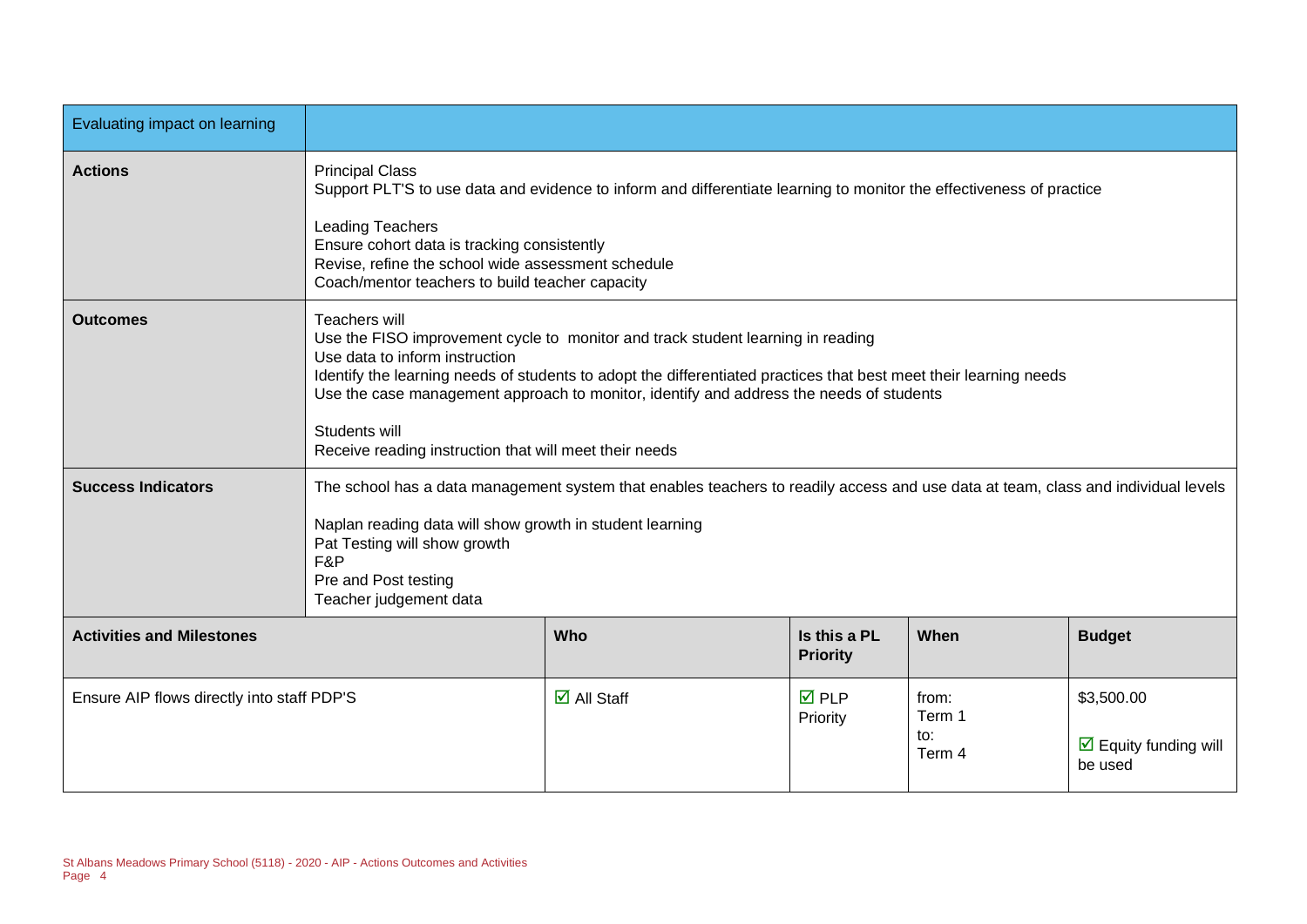| All staff complete professional learning workshops on analysing<br>and using data                                  |                                                                                                                                                                                                                                                                                                                 | $\overline{\mathsf{d}}$ All Staff                                                                                         | <b>☑</b> PLP<br>Priority | from:<br>Term 1<br>to:<br>Term 4 | \$20,000.00<br>$\triangleright$ Equity funding will<br>be used       |
|--------------------------------------------------------------------------------------------------------------------|-----------------------------------------------------------------------------------------------------------------------------------------------------------------------------------------------------------------------------------------------------------------------------------------------------------------|---------------------------------------------------------------------------------------------------------------------------|--------------------------|----------------------------------|----------------------------------------------------------------------|
| Purchase professional reading recommended by Bastow to support<br>teachers in deepening their knowledge of reading |                                                                                                                                                                                                                                                                                                                 | $\overline{\mathbf{M}}$ Teacher(s)                                                                                        | <b>☑</b> PLP<br>Priority | from:<br>Term 1<br>to:<br>Term 4 | \$3,000.00<br>$\overline{\mathbf{M}}$ Equity funding will<br>be used |
| Goal 2                                                                                                             | Improve student learning growth and outcomes in numeracy                                                                                                                                                                                                                                                        |                                                                                                                           |                          |                                  |                                                                      |
| 12 Month Target 2.1                                                                                                | By the end of 2020, maintain or increase the percentage of students achieving in NAPLAN middle and top two bands in numeracy<br>at:<br>Year 3 from 82% -83%<br>Year 5 from 89%-maintain                                                                                                                         |                                                                                                                           |                          |                                  |                                                                      |
| 12 Month Target 2.2                                                                                                | above.                                                                                                                                                                                                                                                                                                          | By the end of 2020 maintain the percentage of students in Year 5 with above benchmark growth in numeracy at 31% (2019) or |                          |                                  |                                                                      |
| 12 Month Target 2.3                                                                                                | By the end of 2020 maintain or improve the percentage of positive responses on the School Staff Survey (School Climate module)<br>for the factors:<br>Collective efficacy - maintain at 86% or above<br>Guaranteed and viable curriculum - maintain at 84%<br>Teacher collaboration - maintain at 86% or above. |                                                                                                                           |                          |                                  |                                                                      |
| KIS <sub>1</sub><br>Curriculum planning and<br>assessment                                                          |                                                                                                                                                                                                                                                                                                                 | Develop, document and embed a whole school approach to teaching and learning in numeracy                                  |                          |                                  |                                                                      |
| <b>Actions</b>                                                                                                     | <b>Principal Class</b><br>Implement Professional Learning to drive Numeracy Instruction<br>Create PLT structure throughout the school                                                                                                                                                                           |                                                                                                                           |                          |                                  |                                                                      |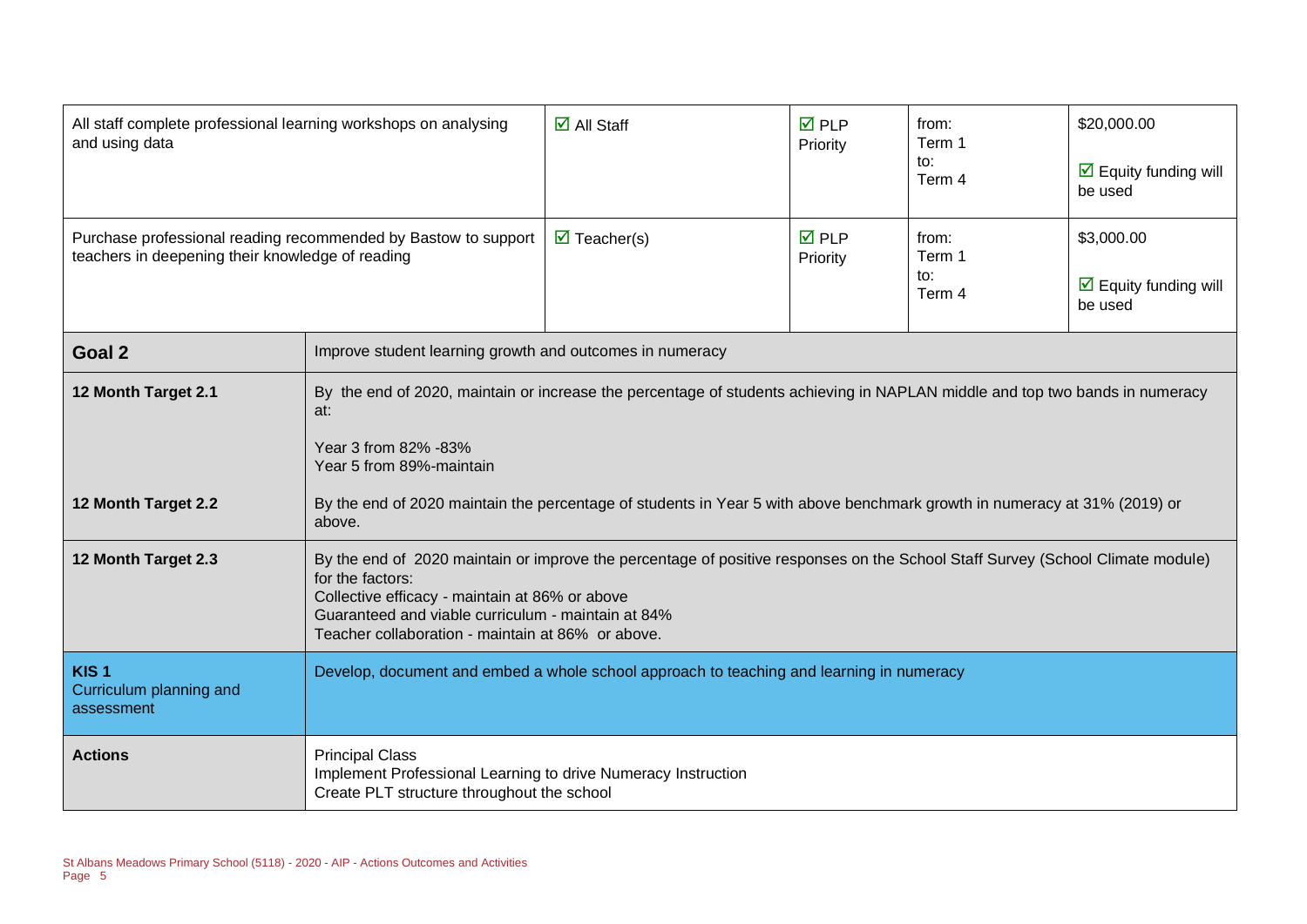|                                                                                   | <b>Leading Teachers</b><br>Conduct professional learning for staff to deepen their understanding of teaching approaches for learning                                                                                                                                                                                                                                                               |                                    |                                 |                                  |                                                               |
|-----------------------------------------------------------------------------------|----------------------------------------------------------------------------------------------------------------------------------------------------------------------------------------------------------------------------------------------------------------------------------------------------------------------------------------------------------------------------------------------------|------------------------------------|---------------------------------|----------------------------------|---------------------------------------------------------------|
| <b>Outcomes</b>                                                                   | Teachers Will:<br>Differentiate Numeracy instruction to meet the needs of their students<br>Demonstrate a deep knowledge of the effective reading strategies to cater for all student needs<br>Consistently embed the Numeracy instructional model<br>Students will:<br>Articulate their learning in Numeracy<br>Use a range of strategies to deepen their knowledge and understanding of numeracy |                                    |                                 |                                  |                                                               |
| <b>Success Indicators</b>                                                         | All teachers will use a range of formative and summative assessment to evaluate the impact of their teaching<br>EG Naplan Numeracy data will show growth in student learning<br>Pat Testing will show growth<br>Pre and Post testing<br>Teacher judgement data                                                                                                                                     |                                    |                                 |                                  |                                                               |
| <b>Activities and Milestones</b>                                                  |                                                                                                                                                                                                                                                                                                                                                                                                    | Who                                | Is this a PL<br><b>Priority</b> | When                             | <b>Budget</b>                                                 |
| Ensure AIP flows directly into all staff PDP's                                    |                                                                                                                                                                                                                                                                                                                                                                                                    | $\overline{\mathsf{d}}$ All Staff  | $\overline{M}$ PLP<br>Priority  | from:<br>Term 1<br>to:<br>Term 4 | \$3,500.00<br>$\triangledown$ Equity funding will<br>be used  |
| All staff complete professional learning workshops on analysing<br>and using data |                                                                                                                                                                                                                                                                                                                                                                                                    | $\overline{\triangle}$ All Staff   | $\overline{M}$ PLP<br>Priority  | from:<br>Term 1<br>to:<br>Term 4 | \$4,000.00<br>$\triangleright$ Equity funding will<br>be used |
| teachers in deepening their knowledge of numeracy                                 | Purchase professional reading recommended by Bastow to support                                                                                                                                                                                                                                                                                                                                     | $\overline{\mathbf{M}}$ Teacher(s) | $\overline{M}$ PLP<br>Priority  | from:<br>Term 1                  | \$1,000.00                                                    |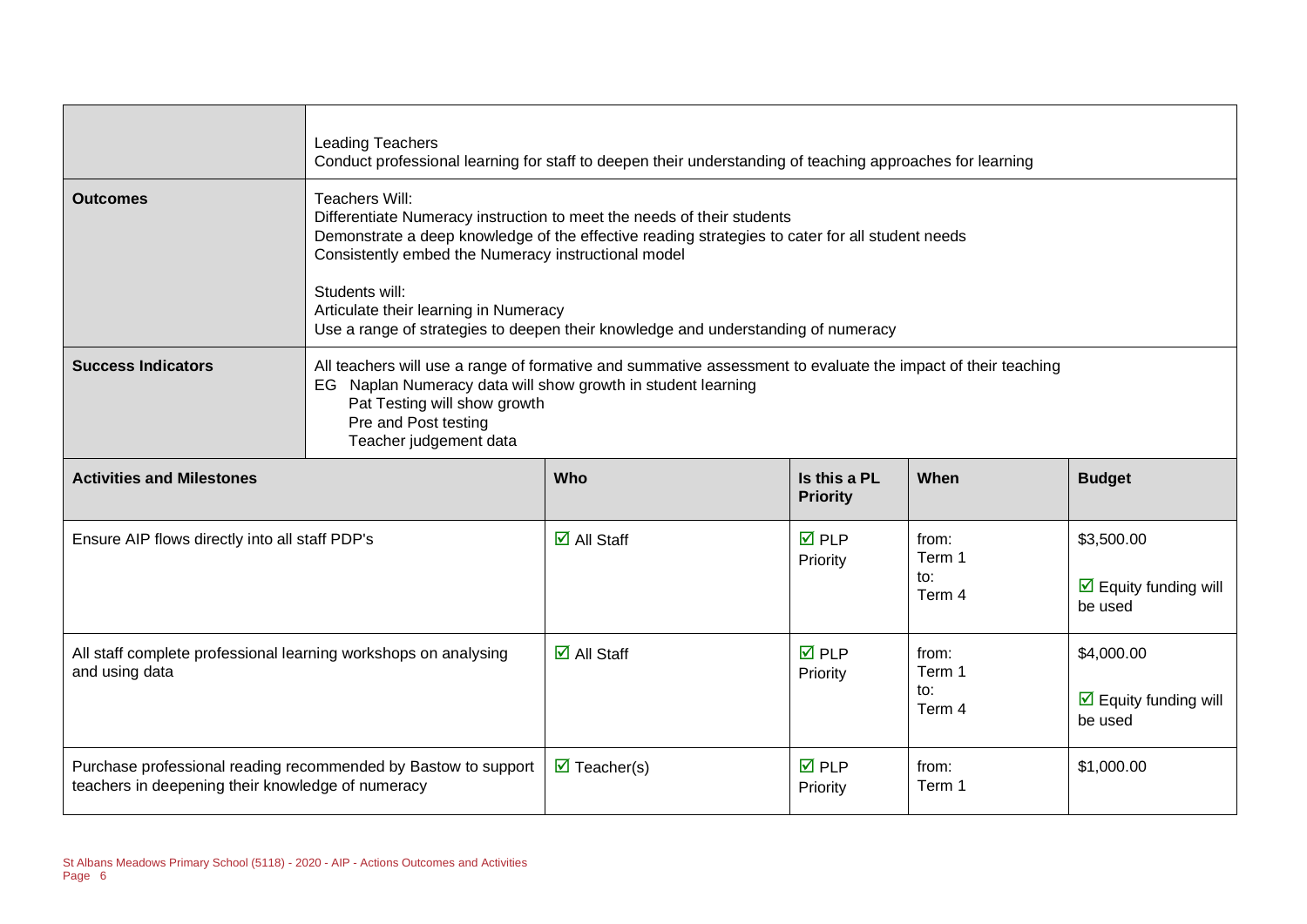|                                                         |                                                                                                                                                                                                                                                                                  |                                                                                                                                                                                                                                                                                       |                                 | to:<br>Term 4 | $\triangleright$ Equity funding will<br>be used |  |  |
|---------------------------------------------------------|----------------------------------------------------------------------------------------------------------------------------------------------------------------------------------------------------------------------------------------------------------------------------------|---------------------------------------------------------------------------------------------------------------------------------------------------------------------------------------------------------------------------------------------------------------------------------------|---------------------------------|---------------|-------------------------------------------------|--|--|
| KIS <sub>2</sub><br><b>Building practice excellence</b> |                                                                                                                                                                                                                                                                                  | Build collaborative teams that use data and evidence to inform, differentiate and monitor the effectiveness of numeracy practice                                                                                                                                                      |                                 |               |                                                 |  |  |
| <b>Actions</b>                                          | Principal Class will:<br>Leading Teachers will:<br>Ensure cohort data is tracking consistently<br>Revise, refine the school wide assessment schedule<br>Coach/mentor teachers to build teacher capacity<br>Teachers will:<br>Consistently embed the Numeracy instructional model | Support PLT'S to use data and evidence to inform and differentiate learning to monitor the effectiveness of practice<br>Differentiate Numeracy Instruction to meet the needs of their students<br>Demonstrate a deep knowledge of effective strategies to cater for all student needs |                                 |               |                                                 |  |  |
| <b>Outcomes</b>                                         | Students will:<br>Articulate their learning goals for Numeracy<br>Use a range of strategies to deepen their knowledge and understanding of Mathematical Concepts                                                                                                                 |                                                                                                                                                                                                                                                                                       |                                 |               |                                                 |  |  |
| <b>Success Indicators</b>                               | All teachers will use a range of formative and summative assessment to evaluate the impact of their teaching (show growth)<br>EG: Naplan Numeracy data<br>Pat Testing to show growth<br>Pre and Post testing<br>Teacher judgement data                                           |                                                                                                                                                                                                                                                                                       |                                 |               |                                                 |  |  |
| <b>Activities and Milestones</b>                        |                                                                                                                                                                                                                                                                                  | Who                                                                                                                                                                                                                                                                                   | Is this a PL<br><b>Priority</b> | When          | <b>Budget</b>                                   |  |  |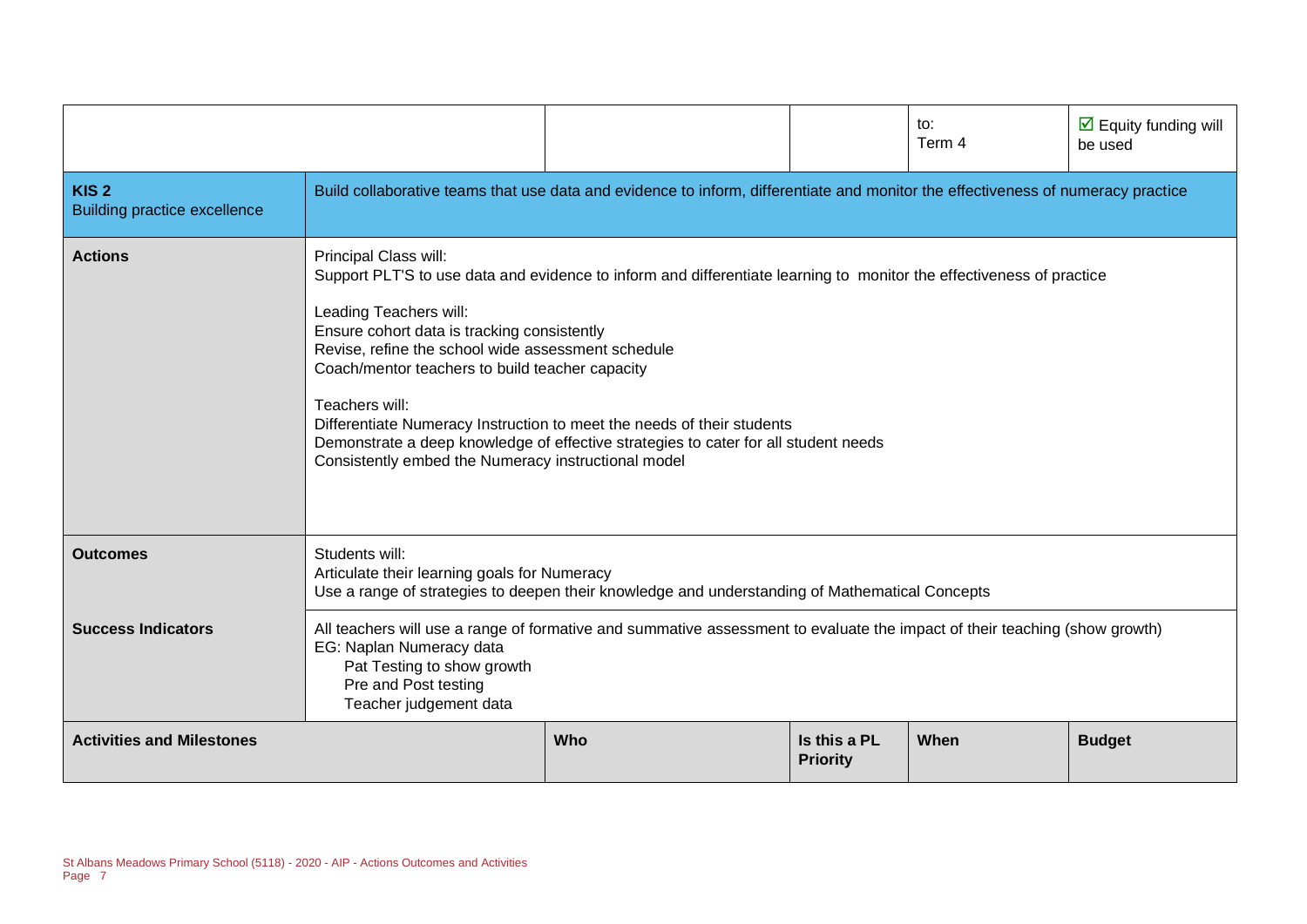| Professional development to deepen teacher knowledge,<br>understanding and skills in the instruction of Numeracy                                                                                                                                           |                                                                                                                                                                                                                                                                                                                                                               | $\overline{\Box}$ All Staff                                                          | $\overline{M}$ PLP<br>Priority | from:<br>Term 1<br>to:<br>Term 4 | \$8,200.00<br>$\triangleright$ Equity funding will<br>be used   |
|------------------------------------------------------------------------------------------------------------------------------------------------------------------------------------------------------------------------------------------------------------|---------------------------------------------------------------------------------------------------------------------------------------------------------------------------------------------------------------------------------------------------------------------------------------------------------------------------------------------------------------|--------------------------------------------------------------------------------------|--------------------------------|----------------------------------|-----------------------------------------------------------------|
| Ensure appropriate structures are in place to maintain students in<br>Top 2 bands and continue to maximise engagement through<br>Numeracy extension.<br>Ensure appropriate intervention structures are in place to support<br>at risk students in Numeracy |                                                                                                                                                                                                                                                                                                                                                               | $\triangleright$ Principal                                                           | <b>ØPLP</b><br>Priority        | from:<br>Term 1<br>to:<br>Term 4 | \$150,000.00<br>$\triangleright$ Equity funding will<br>be used |
| Goal 3                                                                                                                                                                                                                                                     | Empower students as learners                                                                                                                                                                                                                                                                                                                                  |                                                                                      |                                |                                  |                                                                 |
| 12 Month Target 3.1                                                                                                                                                                                                                                        | By the end of 2020 improve the percentage of positive responses on the Student Attitudes to School Survey for:<br>Student voice and agency - from 87% to 88% or above<br>Differentiated teaching - maintain at 95% or above<br>Resilience - maintain at 92% or above.                                                                                         |                                                                                      |                                |                                  |                                                                 |
| 12 Month Target 3.2                                                                                                                                                                                                                                        | By the end of 2020, maintain the average days absent per student Foundation to Year 6 at 14.06 days or below.                                                                                                                                                                                                                                                 |                                                                                      |                                |                                  |                                                                 |
| 12 Month Target 3.3                                                                                                                                                                                                                                        | By the end of 2020 improve the percentage of positive responses on the School Staff Survey (Teaching and Learning - Practice<br>Improvement module) for the factors:<br>Professional learning - from 77% to 78% or above<br>Use student feedback to improve practice - from 77% to 78% or above<br>Collaborate to plan curriculum - from 82% to 83% or above. |                                                                                      |                                |                                  |                                                                 |
| KIS <sub>1</sub><br>Setting expectations and<br>promoting inclusion                                                                                                                                                                                        | Activate student voice and agency in learning                                                                                                                                                                                                                                                                                                                 |                                                                                      |                                |                                  |                                                                 |
| <b>Actions</b>                                                                                                                                                                                                                                             | Build knowledge of student voice and agency in learning                                                                                                                                                                                                                                                                                                       | Develop, document and embed a whole school understanding of student voice and agency |                                |                                  |                                                                 |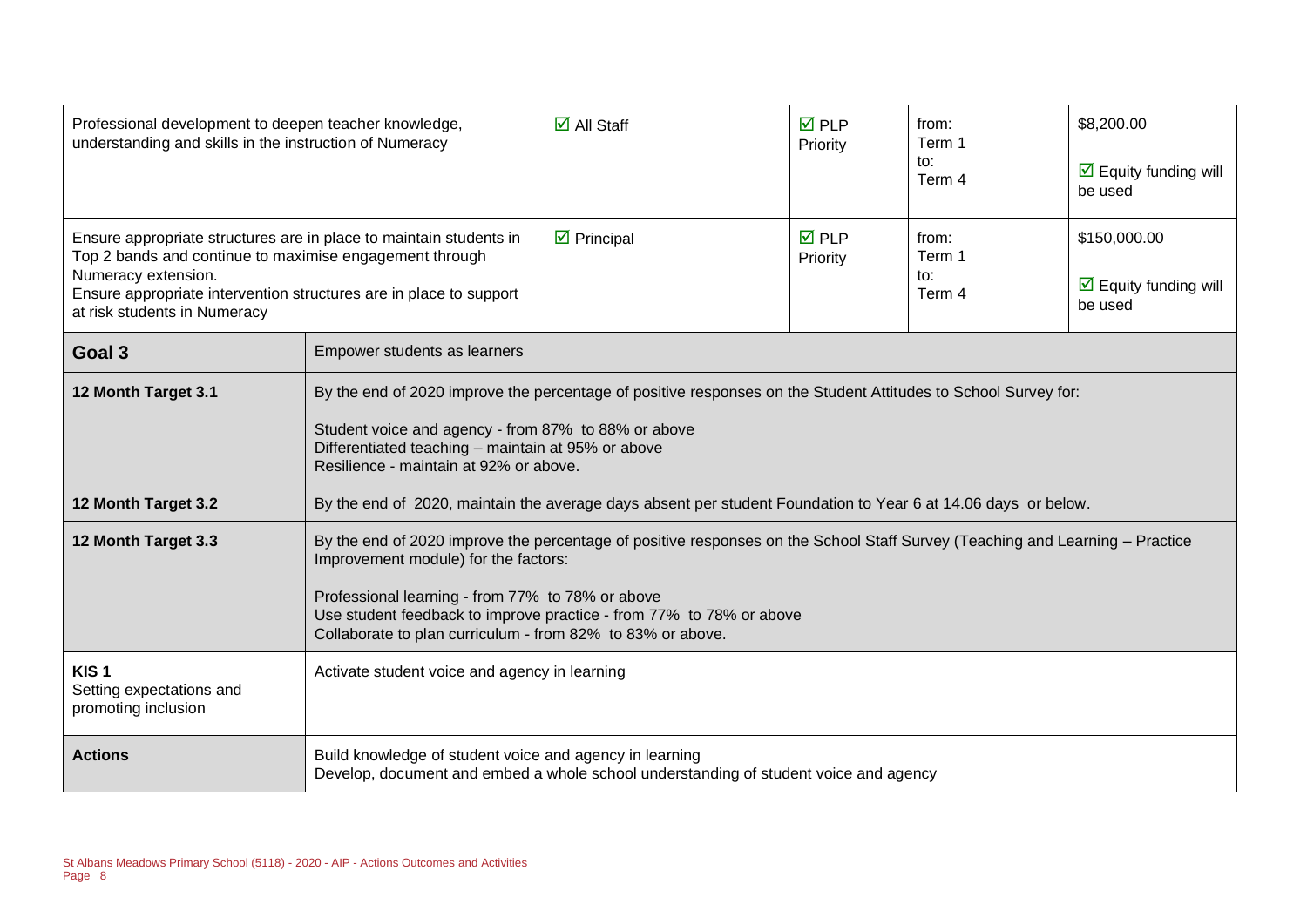| <b>Outcomes</b>                                                                                                                          | Leadership Teams:<br>Lead and provide professional learning to enable teachers to have an understanding of how to incorporate student voice and agency<br>in their teaching and learning<br>Teachers will:<br>Attend whole school professional learning to deepen their knowledge of how to incorporate student voice and agency in their<br>teaching and learning<br>Plan, implement and evaluate strategies that will support student voice and agency<br>Begin to co-design opportunities for students to exercise or practise authentic agency in their own learning<br>Students will:<br>Begin to take ownership of their learning by identifying strategies that support them in obtaining learning goals |                                   |                                 |                                  |                                                               |
|------------------------------------------------------------------------------------------------------------------------------------------|-----------------------------------------------------------------------------------------------------------------------------------------------------------------------------------------------------------------------------------------------------------------------------------------------------------------------------------------------------------------------------------------------------------------------------------------------------------------------------------------------------------------------------------------------------------------------------------------------------------------------------------------------------------------------------------------------------------------|-----------------------------------|---------------------------------|----------------------------------|---------------------------------------------------------------|
| <b>Success Indicators</b>                                                                                                                | <b>Attitudes to School Survey</b><br>Attendance Data<br>Naplan data and growth                                                                                                                                                                                                                                                                                                                                                                                                                                                                                                                                                                                                                                  |                                   |                                 |                                  |                                                               |
| <b>Activities and Milestones</b>                                                                                                         |                                                                                                                                                                                                                                                                                                                                                                                                                                                                                                                                                                                                                                                                                                                 | Who                               | Is this a PL<br><b>Priority</b> | When                             | <b>Budget</b>                                                 |
| Professional development day from an external agency to develop<br>the understanding and deeper knowledge of student voice and<br>agency |                                                                                                                                                                                                                                                                                                                                                                                                                                                                                                                                                                                                                                                                                                                 | $\overline{\mathsf{d}}$ All Staff | $\overline{M}$ PLP<br>Priority  | from:<br>Term 2<br>to:<br>Term 4 | \$10,000.00<br>$\triangledown$ Equity funding will<br>be used |
| Purchasing of Hattie resources on Visible learning and student<br>Feedback to support teacher learning                                   |                                                                                                                                                                                                                                                                                                                                                                                                                                                                                                                                                                                                                                                                                                                 | $\overline{\Box}$ All Staff       | $\overline{M}$ PLP<br>Priority  | from:<br>Term 1<br>to:<br>Term 4 | \$3,000.00<br>$\triangleright$ Equity funding will<br>be used |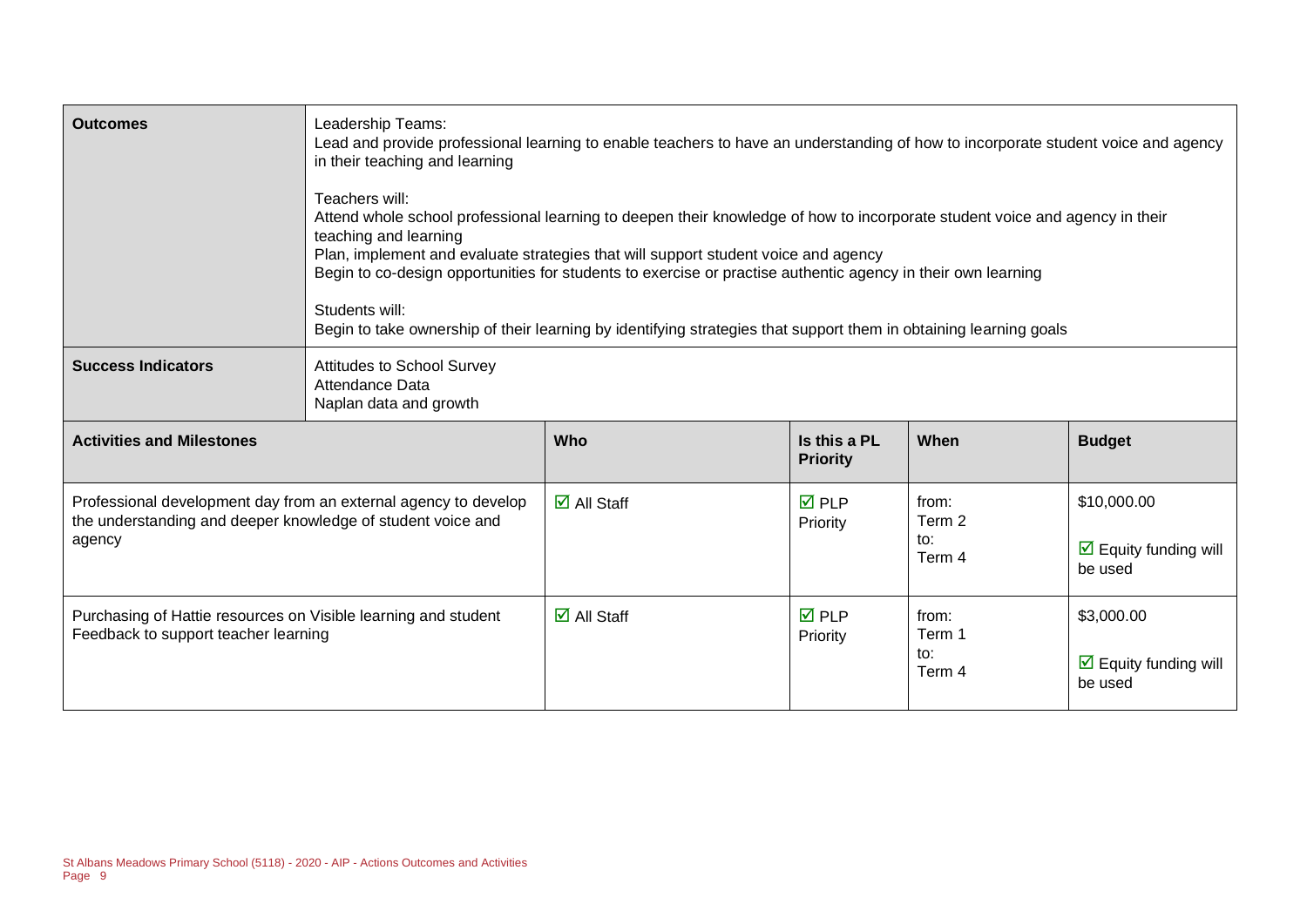#### **Equity Funding Planner**

#### Equity Spending Totals

| Category                                                 | <b>Total proposed</b><br>budget (\$) | Spend $($)$  |
|----------------------------------------------------------|--------------------------------------|--------------|
| Equity funding associated with Activities and Milestones | \$531,900.00                         | \$551,900.00 |
| <b>Additional Equity funding</b>                         | \$0.00                               | \$0.00       |
| <b>Grand Total</b>                                       | \$531,900.00                         | \$551,900.00 |

#### Activities and Milestones

| <b>Activities and Milestones</b>                                                                                                                                                                                                                         | When                             | Category                                                                                                                                                                                                   | <b>Total proposed</b><br>budget (\$) | <b>Equity Spend (\$)</b> |
|----------------------------------------------------------------------------------------------------------------------------------------------------------------------------------------------------------------------------------------------------------|----------------------------------|------------------------------------------------------------------------------------------------------------------------------------------------------------------------------------------------------------|--------------------------------------|--------------------------|
| Professional Development to deepen teacher<br>knowledge, understanding and skills in the instruction<br>of reading                                                                                                                                       | from:<br>Term 1<br>to:<br>Term 4 | $\triangleright$ Teaching and learning programs and<br>resources<br>$\boxtimes$ CRT                                                                                                                        | \$8,200.00                           | \$8,200.00               |
| Purchase LLI Teal System                                                                                                                                                                                                                                 | from:<br>Term 1<br>to:<br>Term 1 | $\triangleright$ Teaching and learning programs and<br>resources                                                                                                                                           | \$7,500.00                           | \$7,500.00               |
| Ensure appropriate structures are in place to maintain<br>students in Top 2 bands and continue to maximise<br>engagement through literacy extension.<br>Ensure appropriate intervention structures are in<br>place to support at risk student in Reading | from:<br>Term 1<br>to:<br>Term 4 | $\boxtimes$ School-based staffing<br>$\triangleright$ Teaching and learning programs and<br>resources<br>$\triangleright$ Professional development (excluding CRT<br>costs and new FTE)<br>$\boxtimes$ CRT | \$310,000.00                         | \$330,000.00             |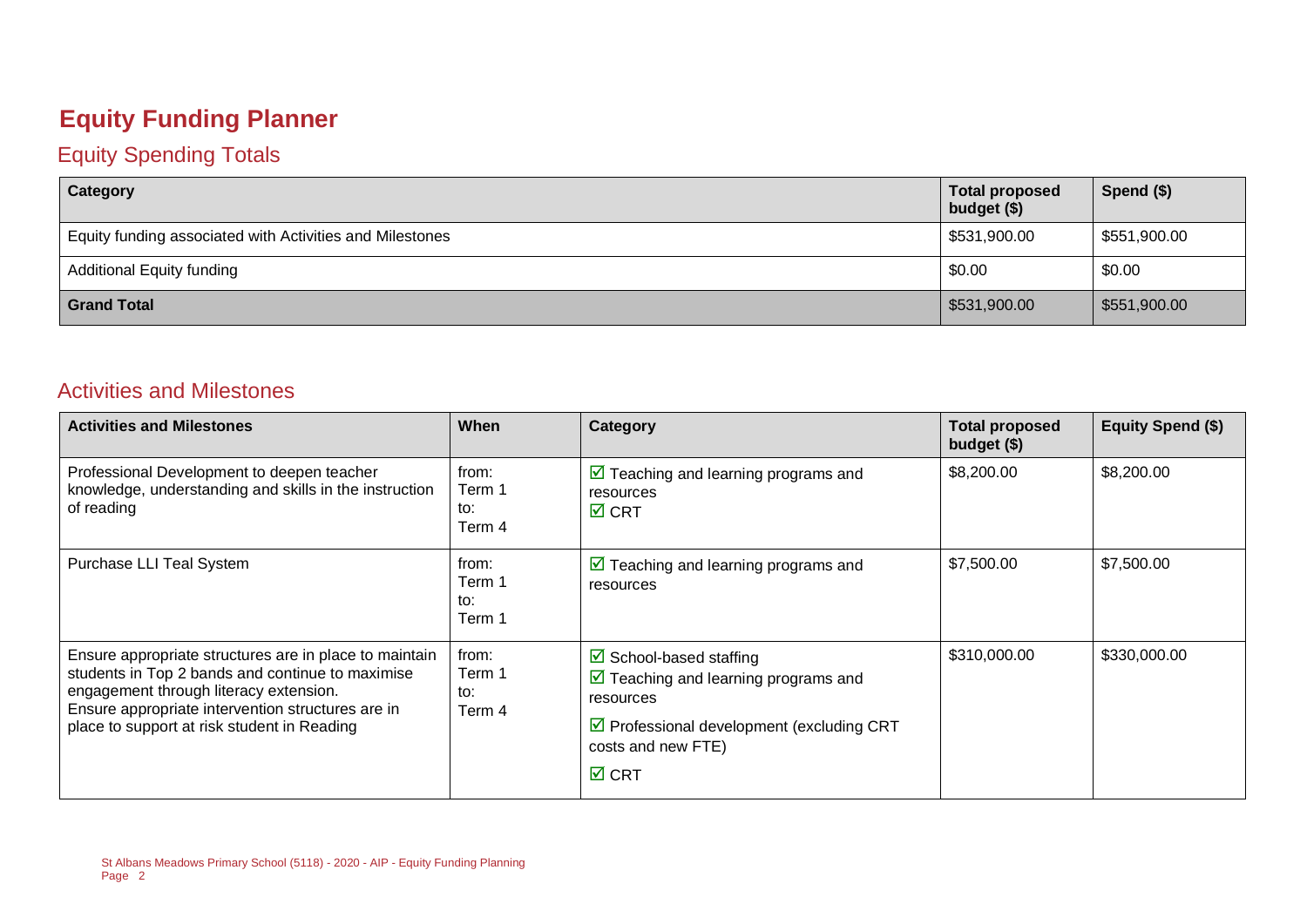|                                                                                                                        |                                             | $\overline{\mathbf{y}}$ Support services                                                                                                         |             |             |
|------------------------------------------------------------------------------------------------------------------------|---------------------------------------------|--------------------------------------------------------------------------------------------------------------------------------------------------|-------------|-------------|
|                                                                                                                        |                                             | $\overline{\mathbf{M}}$ Assets                                                                                                                   |             |             |
| Ensure AIP flows directly into staff PDP'S                                                                             | from:<br>Term 1<br>to:<br>Term 4            | $\triangleright$ School-based staffing<br>$\triangledown$ Professional development (excluding CRT<br>costs and new FTE)                          | \$3,500.00  | \$3,500.00  |
| All staff complete professional learning workshops on<br>analysing and using data                                      | from:<br>Term 1<br>to:<br>Term 4            | $\boxtimes$ School-based staffing<br>☑ Professional development (excluding CRT<br>costs and new FTE)<br>$\overline{M}$ CRT                       | \$20,000.00 | \$20,000.00 |
| Purchase professional reading recommended by<br>Bastow to support teachers in deepening their<br>knowledge of reading  | from:<br>Term 1<br>to:<br>Term 4            | $\triangleright$ Teaching and learning programs and<br>resources<br>☑ Professional development (excluding CRT<br>costs and new FTE)              | \$3,000.00  | \$3,000.00  |
| Ensure AIP flows directly into all staff PDP's                                                                         | from:<br>Term 1<br>to:<br>Term 4            | $\triangleright$ School-based staffing<br>☑ Professional development (excluding CRT<br>costs and new FTE)<br>$\overline{M}$ CRT                  | \$3,500.00  | \$3,500.00  |
| All staff complete professional learning workshops on<br>analysing and using data                                      | from:<br>Term 1<br>$\mathsf{to}:$<br>Term 4 | $\triangleright$ School-based staffing<br>☑ Professional development (excluding CRT<br>costs and new FTE)                                        | \$4,000.00  | \$4,000.00  |
| Purchase professional reading recommended by<br>Bastow to support teachers in deepening their<br>knowledge of numeracy | from:<br>Term 1<br>to:<br>Term 4            | $\triangledown$ Teaching and learning programs and<br>resources<br>$\triangledown$ Professional development (excluding CRT<br>costs and new FTE) | \$1,000.00  | \$1,000.00  |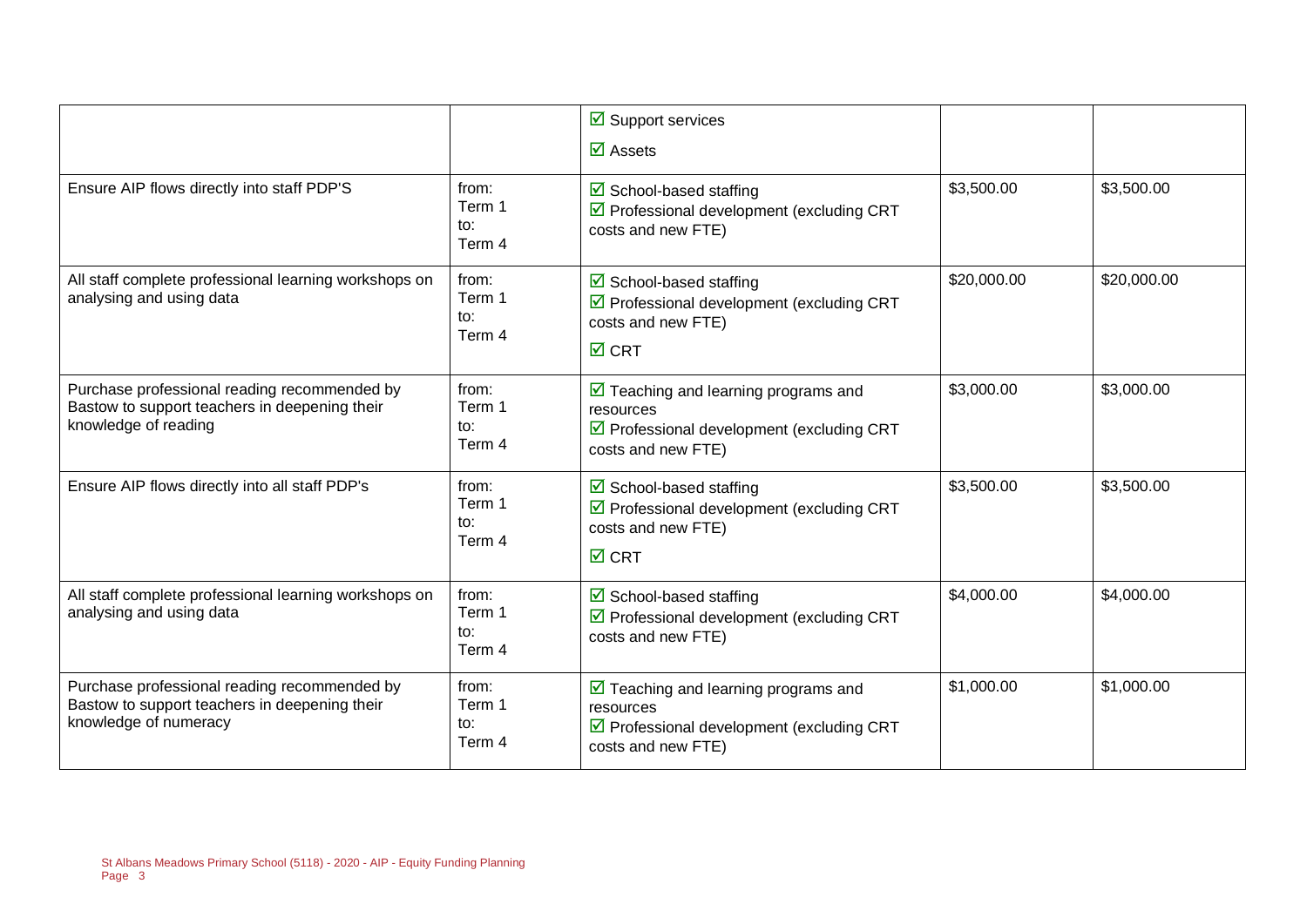| Professional development to deepen teacher<br>knowledge, understanding and skills in the instruction<br>of Numeracy                                                                                                                                        | from:<br>Term 1<br>to:<br>Term 4 |                                                                                                                                                                                                                                           | \$8,200.00   | \$8,200.00   |
|------------------------------------------------------------------------------------------------------------------------------------------------------------------------------------------------------------------------------------------------------------|----------------------------------|-------------------------------------------------------------------------------------------------------------------------------------------------------------------------------------------------------------------------------------------|--------------|--------------|
| Ensure appropriate structures are in place to maintain<br>students in Top 2 bands and continue to maximise<br>engagement through Numeracy extension.<br>Ensure appropriate intervention structures are in<br>place to support at risk students in Numeracy | from:<br>Term 1<br>to:<br>Term 4 | $\boxtimes$ School-based staffing<br>$\triangleright$ Teaching and learning programs and<br>resources<br>$\triangledown$ Professional development (excluding CRT<br>costs and new FTE)<br>$\boxtimes$ CRT<br>$\boxtimes$ Support services | \$150,000.00 | \$150,000.00 |
| Professional development day from an external<br>agency to develop the understanding and deeper<br>knowledge of student voice and agency                                                                                                                   | from:<br>Term 2<br>to:<br>Term 4 | $\triangledown$ Professional development (excluding CRT<br>costs and new FTE)<br>$\boxtimes$ CRT                                                                                                                                          | \$10,000.00  | \$10,000.00  |
| Purchasing of Hattie resources on Visible learning<br>and student Feedback to support teacher learning                                                                                                                                                     | from:<br>Term 1<br>to:<br>Term 4 | $\overline{\mathbf{M}}$ Assets                                                                                                                                                                                                            | \$3,000.00   | \$3,000.00   |
| <b>Totals</b>                                                                                                                                                                                                                                              | \$531,900.00                     | \$551,900.00                                                                                                                                                                                                                              |              |              |

#### Additional Equity spend

| Outline here any additional Equity spend for 2020 | When | Category | Total proposed<br>budget (\$) | <b>Equity Spend (\$)</b> |
|---------------------------------------------------|------|----------|-------------------------------|--------------------------|
| <b>Totals</b>                                     |      |          | \$0.00                        | \$0.00                   |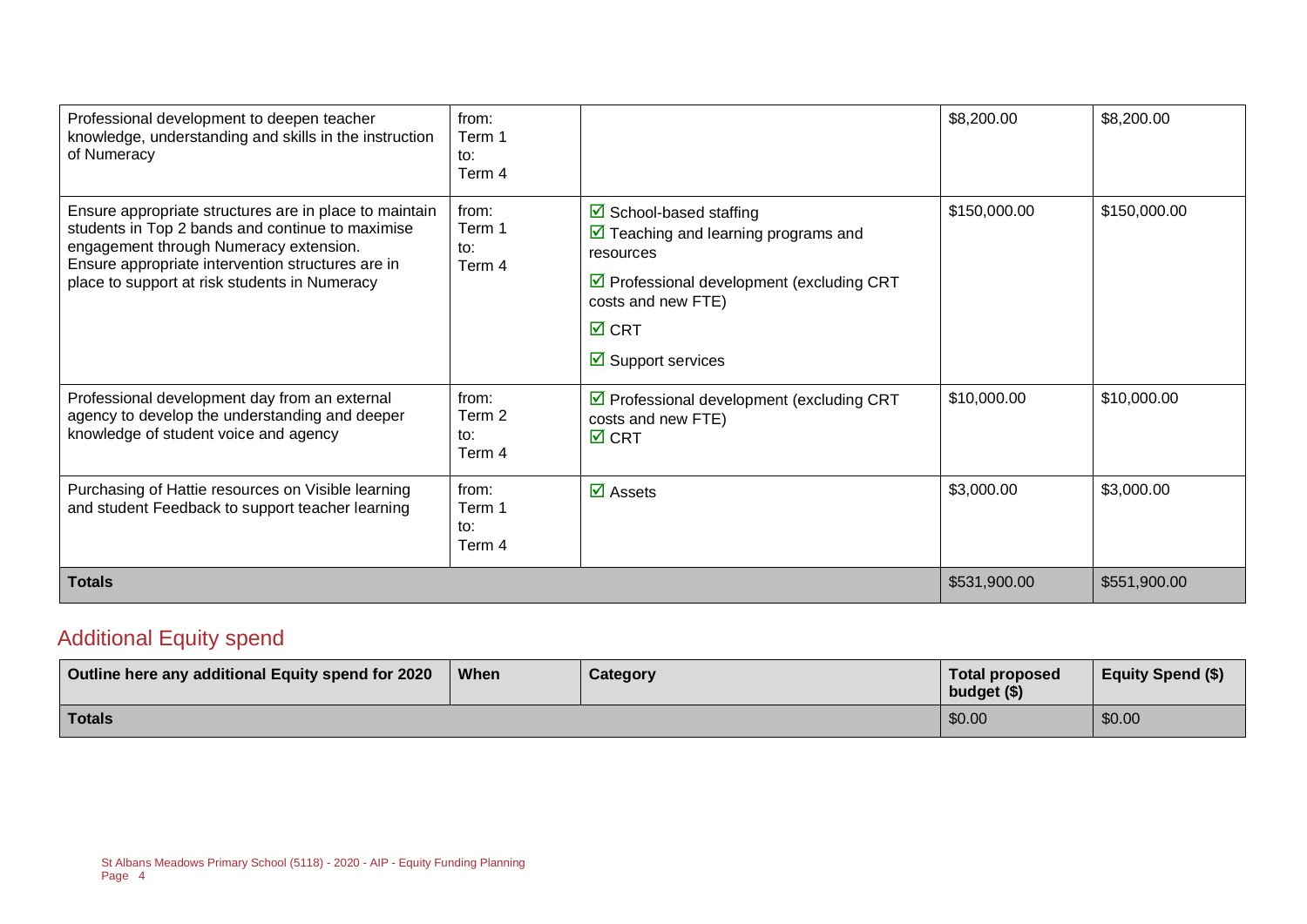### **Professional Learning and Development Plan**

| <b>Professional Learning</b><br><b>Priority</b>                                                                                                                                                                                                                         | Who                                | When                                        | <b>Key Professional Learning</b><br><b>Strategies</b>                                                                           | <b>Organisational Structure</b>                                                                                                                                   | <b>Expertise Accessed</b>                                                                                                                                                                                                           | Where                           |
|-------------------------------------------------------------------------------------------------------------------------------------------------------------------------------------------------------------------------------------------------------------------------|------------------------------------|---------------------------------------------|---------------------------------------------------------------------------------------------------------------------------------|-------------------------------------------------------------------------------------------------------------------------------------------------------------------|-------------------------------------------------------------------------------------------------------------------------------------------------------------------------------------------------------------------------------------|---------------------------------|
| Professional Development to<br>deepen teacher knowledge,<br>understanding and skills in<br>the instruction of reading                                                                                                                                                   | $\overline{\Box}$ All Staff        | from:<br>Term 1<br>to:<br>Term 4            | $\boxtimes$ Planning<br>$\overline{\mathbf{y}}$ Moderated assessment<br>of student learning<br>$\boxdot$ Curriculum development | $\triangledown$ Professional Practice<br>Day<br>☑ Formal School Meeting /<br><b>Internal Professional</b><br>Learning Sessions<br>$\triangledown$ PLC/PLT Meeting | $\overline{\mathbf{M}}$ PLC Initiative<br>$\overline{\mathbf{M}}$ Internal staff<br>☑ Learning Specialist<br>$\overline{\mathbf{y}}$ Literacy Leaders<br>$\overline{\boxtimes}$ High Impact<br><b>Teaching Strategies</b><br>(HITS) | $\overline{\mathsf{M}}$ On-site |
| Ensure appropriate structures<br>are in place to maintain<br>students in Top 2 bands and<br>continue to maximise<br>engagement through literacy<br>extension.<br>Ensure appropriate<br>intervention structures are in<br>place to support at risk<br>student in Reading | $\triangledown$ Leadership<br>Team | from:<br>Term 1<br>to:<br>Term 4            | $\boxtimes$ Planning<br>$\boxtimes$ Moderated assessment<br>of student learning<br>$\boxtimes$ Formalised PLC/PLTs              | $\triangledown$ Professional Practice<br>Day<br>☑ Formal School Meeting /<br>Internal Professional<br>Learning Sessions<br>☑ PLC/PLT Meeting                      | $\overline{\mathbf{z}}$ PLC Initiative<br>$\overline{\mathbf{z}}$ Internal staff<br>$\overline{\mathbf{y}}$ Literacy Leaders<br>$\overline{\mathbf{M}}$ High Impact<br><b>Teaching Strategies</b><br>(HITS)                         | $\boxtimes$ On-site             |
| Ensure AIP flows directly into<br>staff PDP'S                                                                                                                                                                                                                           | $\overline{\triangle}$ All Staff   | from:<br>Term 1<br>$\mathsf{to}:$<br>Term 4 | $\boxtimes$ Planning<br>☑ Formalised PLC/PLTs<br>$\boxtimes$ Individualised Reflection                                          | $\triangledown$ Professional Practice<br>Day<br>☑ Formal School Meeting /<br>Internal Professional<br>Learning Sessions<br>☑ PLC/PLT Meeting                      | $\triangleright$ Leadership partners<br>$\overline{\mathbf{M}}$ Internal staff<br>$\triangleright$ Learning Specialist<br>$\triangleright$ Literacy Leaders                                                                         | $\overline{\Box}$ On-site       |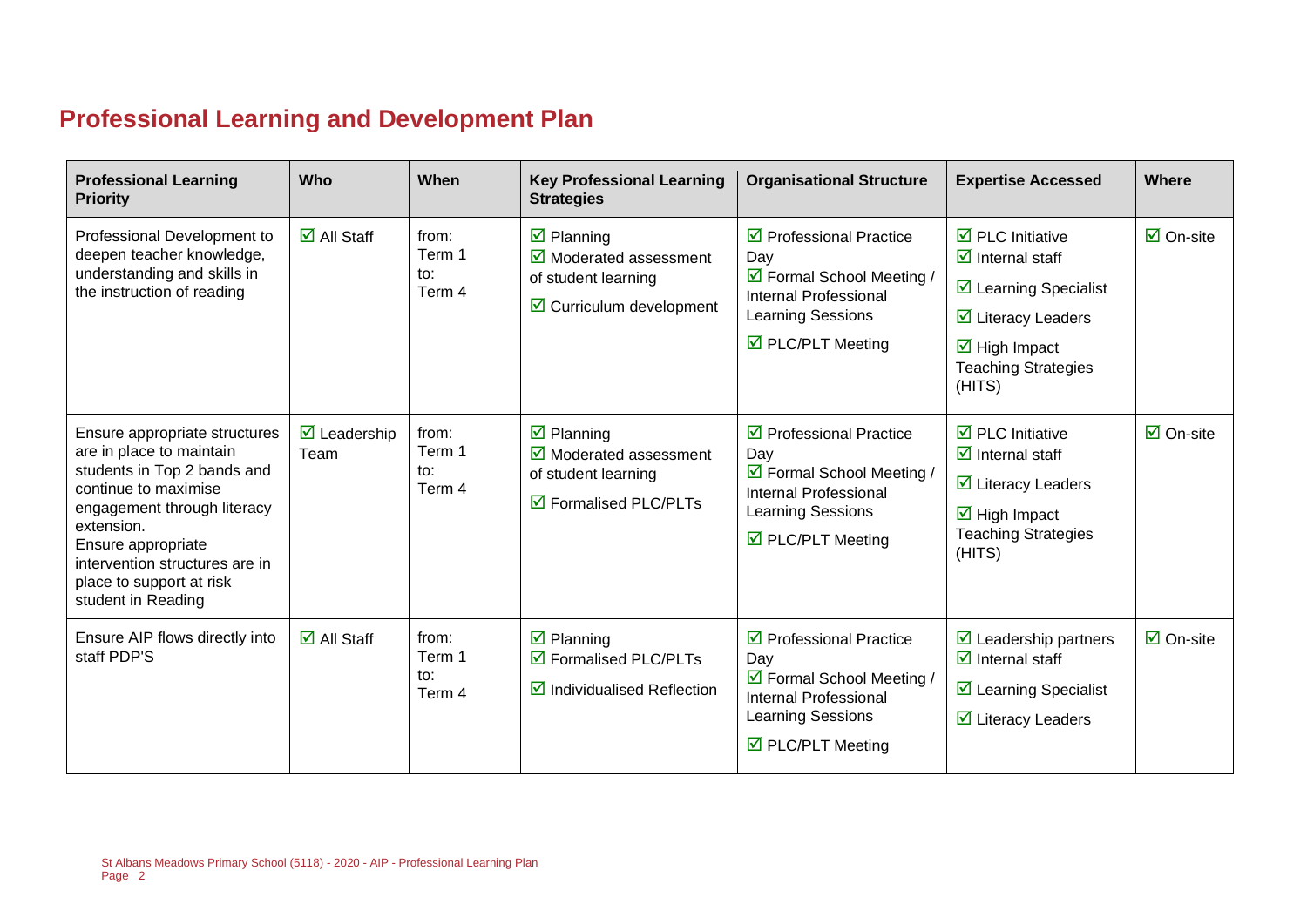| All staff complete<br>professional learning<br>workshops on analysing and<br>using data                                     | $\overline{\mathsf{M}}$ All Staff   | from:<br>Term 1<br>to:<br>Term 4 | $\overline{\mathbf{y}}$ Planning<br>$\overline{\mathbf{y}}$ Moderated assessment<br>of student learning<br>☑ Formalised PLC/PLTs | $\triangleright$ Professional Practice<br>Day<br>☑ Formal School Meeting /<br>Internal Professional<br>Learning Sessions<br>☑ PLC/PLT Meeting              | $\triangleright$ Literacy expertise<br>$\overline{\boxtimes}$ PLC Initiative<br>$\overline{\mathbf{z}}$ Internal staff<br>$\triangleright$ Learning Specialist<br>$\overline{\mathbf{y}}$ Literacy Leaders<br>$\overline{\mathbf{y}}$ External consultants<br>Data Literacy Course<br>$\overline{\mathbf{M}}$ High Impact<br><b>Teaching Strategies</b><br>(HITS) | $\overline{\mathsf{M}}$ On-site |
|-----------------------------------------------------------------------------------------------------------------------------|-------------------------------------|----------------------------------|----------------------------------------------------------------------------------------------------------------------------------|------------------------------------------------------------------------------------------------------------------------------------------------------------|-------------------------------------------------------------------------------------------------------------------------------------------------------------------------------------------------------------------------------------------------------------------------------------------------------------------------------------------------------------------|---------------------------------|
| Purchase professional<br>reading recommended by<br>Bastow to support teachers in<br>deepening their knowledge of<br>reading | $\overline{\mathbf{M}}$ Teacher(s)  | from:<br>Term 1<br>to:<br>Term 4 | $\overline{\mathbf{y}}$ Planning<br>$\triangleright$ Curriculum development<br>$\overline{\mathbf{a}}$ Formalised PLC/PLTs       | ☑ Formal School Meeting /<br><b>Internal Professional</b><br>Learning Sessions<br>$\boxtimes$ PLC/PLT Meeting                                              | $\overline{\mathbf{z}}$ Internal staff<br>$\triangleright$ Learning Specialist<br>$\overline{\mathbf{z}}$ Literacy Leaders<br>$\overline{\mathbf{M}}$ High Impact<br><b>Teaching Strategies</b><br>(HITS)                                                                                                                                                         | $\overline{\mathsf{M}}$ On-site |
| Ensure AIP flows directly into<br>all staff PDP's                                                                           | $\overline{\blacksquare}$ All Staff | from:<br>Term 1<br>to:<br>Term 4 | $\overline{\mathbf{z}}$ Planning<br>$\triangledown$ Formalised PLC/PLTs<br>$\boxtimes$ Individualised Reflection                 | $\triangledown$ Professional Practice<br>Day<br>☑ Formal School Meeting /<br>Internal Professional<br>Learning Sessions<br>$\triangledown$ PLC/PLT Meeting | $\overline{\mathbf{2}}$ Leadership partners<br>$\overline{\mathbf{z}}$ Internal staff<br>$\triangleright$ Learning Specialist<br>$\overline{\mathbf{y}}$ Literacy Leaders                                                                                                                                                                                         | $\boxtimes$ On-site             |
| All staff complete<br>professional learning<br>workshops on analysing and<br>using data                                     | $\overline{\mathsf{M}}$ All Staff   | from:<br>Term 1<br>to:<br>Term 4 | $\overline{\mathbf{z}}$ Planning<br>$\overline{\mathbf{y}}$ Moderated assessment<br>of student learning                          | $\triangledown$ Professional Practice<br>Day                                                                                                               | $\overline{\mathbf{z}}$ Internal staff<br>☑ Learning Specialist<br>$\overline{\mathbf{y}}$ External consultants                                                                                                                                                                                                                                                   | $\overline{\mathsf{M}}$ On-site |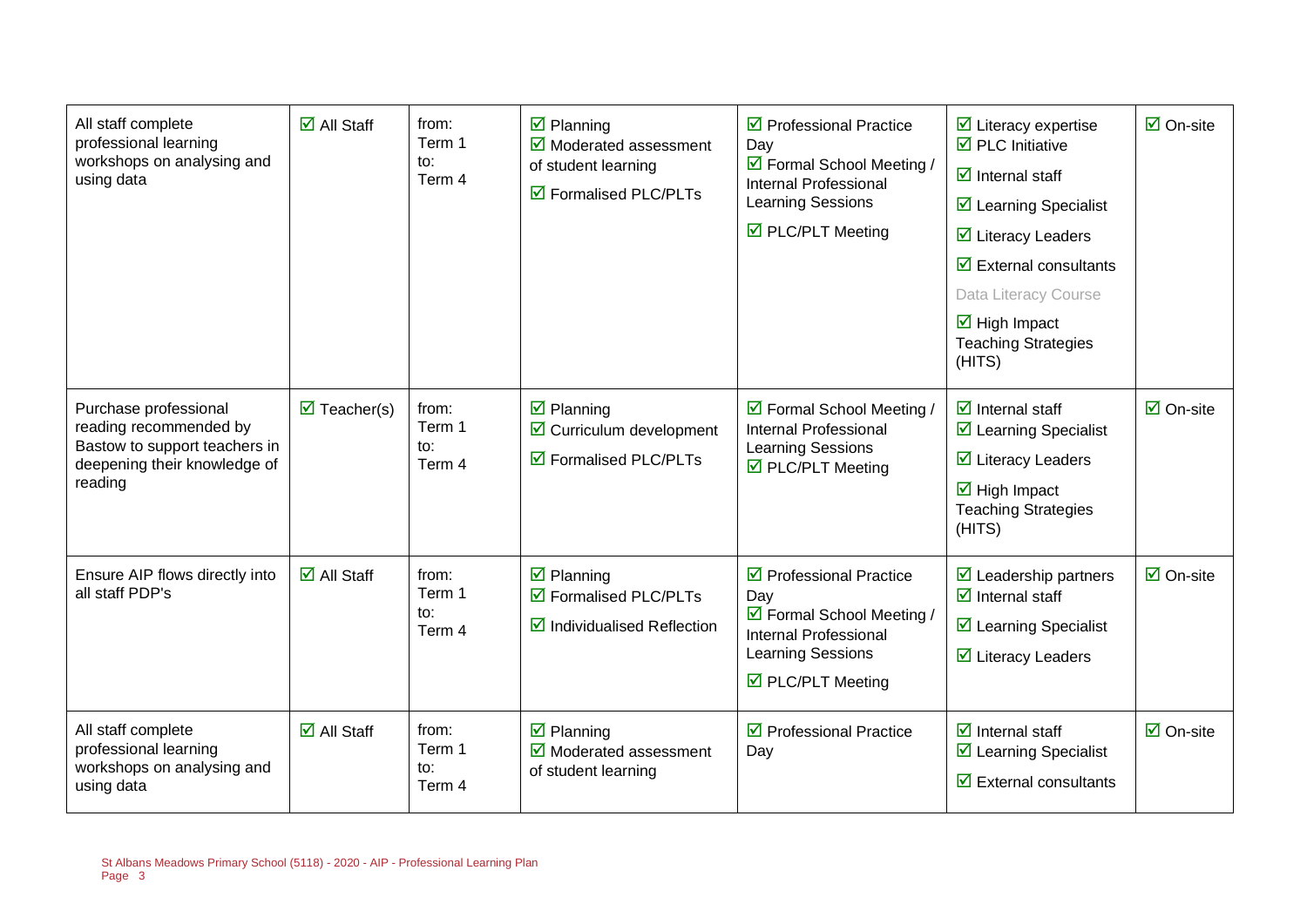|                                                                                                                                                                                                                                                                           |                                    |                                  | ☑ Formalised PLC/PLTs                                                                                                                | ☑ Formal School Meeting /<br><b>Internal Professional</b><br>Learning Sessions<br>$\triangledown$ PLC/PLT Meeting                                          | Data Literacy course<br>$\overline{\boxtimes}$ High Impact<br><b>Teaching Strategies</b><br>(HITS)                                                                                       |                                 |
|---------------------------------------------------------------------------------------------------------------------------------------------------------------------------------------------------------------------------------------------------------------------------|------------------------------------|----------------------------------|--------------------------------------------------------------------------------------------------------------------------------------|------------------------------------------------------------------------------------------------------------------------------------------------------------|------------------------------------------------------------------------------------------------------------------------------------------------------------------------------------------|---------------------------------|
| Purchase professional<br>reading recommended by<br>Bastow to support teachers in<br>deepening their knowledge of<br>numeracy                                                                                                                                              | $\overline{\mathbf{M}}$ Teacher(s) | from:<br>Term 1<br>to:<br>Term 4 | $\overline{\mathbf{y}}$ Planning<br>$\triangleright$ Curriculum development<br>$\overline{\mathbf{9}}$ Formalised PLC/PLTs           | ☑ Formal School Meeting /<br><b>Internal Professional</b><br>Learning Sessions<br>$\overline{\boxtimes}$ PLC/PLT Meeting                                   | ☑ Pedagogical Model                                                                                                                                                                      | $\overline{\mathsf{M}}$ On-site |
| Professional development to<br>deepen teacher knowledge,<br>understanding and skills in<br>the instruction of Numeracy                                                                                                                                                    | $\overline{\mathsf{M}}$ All Staff  | from:<br>Term 1<br>to:<br>Term 4 | $\boxtimes$ Planning<br>$\boxtimes$ Curriculum development<br>☑ Formalised PLC/PLTs                                                  | ☑ Formal School Meeting /<br>Internal Professional<br>Learning Sessions<br>☑ PLC/PLT Meeting                                                               | $\overline{\mathbf{y}}$ Internal staff<br>$\triangleright$ Learning Specialist<br>☑ Maths/Sci Specialist<br>$\overline{\mathbf{M}}$ High Impact<br><b>Teaching Strategies</b><br>(HITS)  | $\overline{\Box}$ On-site       |
| Ensure appropriate structures<br>are in place to maintain<br>students in Top 2 bands and<br>continue to maximise<br>engagement through<br>Numeracy extension.<br>Ensure appropriate<br>intervention structures are in<br>place to support at risk<br>students in Numeracy | $\triangleright$ Principal         | from:<br>Term 1<br>to:<br>Term 4 | $\boxtimes$ Planning<br>$\overline{\mathbf{y}}$ Moderated assessment<br>of student learning<br>☑ Formalised PLC/PLTs                 | $\triangledown$ Professional Practice<br>Day<br>☑ Formal School Meeting /<br>Internal Professional<br>Learning Sessions<br>$\triangledown$ PLC/PLT Meeting | $\overline{\boxtimes}$ PLC Initiative<br>$\overline{\mathbf{z}}$ Internal staff<br>☑ Maths/Sci Specialist<br>$\overline{\mathbf{M}}$ High Impact<br><b>Teaching Strategies</b><br>(HITS) | $\overline{\Box}$ On-site       |
| Professional development<br>day from an external agency<br>to develop the understanding<br>and deeper knowledge of<br>student voice and agency                                                                                                                            | $\overline{\mathsf{M}}$ All Staff  | from:<br>Term 2<br>to:<br>Term 4 | $\overline{\mathbf{z}}$ Planning<br>$\boxtimes$ Curriculum development<br>$\boxtimes$ Student voice, including<br>input and feedback | ☑ Whole School Pupil<br>Free Day                                                                                                                           | $\overline{\mathbf{z}}$ External consultants<br>Access an expert in<br>developing student<br>voice and agency.                                                                           | $\overline{\mathsf{M}}$ On-site |